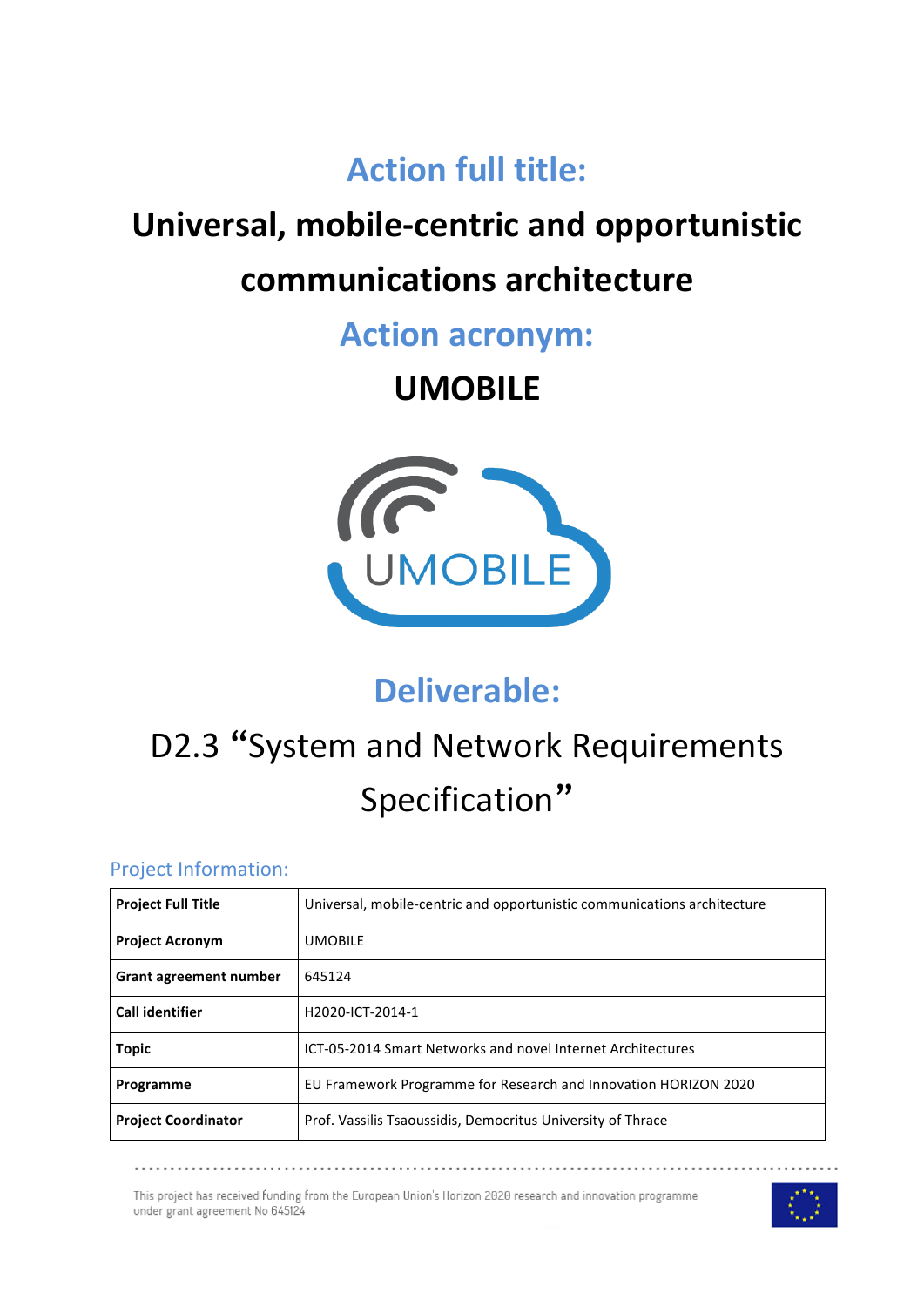### Deliverable Information:

| <b>Deliverable Number-Title</b>  | D2.3 System and network requirement specification                                                                                                                                                                                                                                                                                                                                                                                          |  |  |  |
|----------------------------------|--------------------------------------------------------------------------------------------------------------------------------------------------------------------------------------------------------------------------------------------------------------------------------------------------------------------------------------------------------------------------------------------------------------------------------------------|--|--|--|
| <b>WP Number</b>                 | WP <sub>2</sub>                                                                                                                                                                                                                                                                                                                                                                                                                            |  |  |  |
| <b>WP Leader</b>                 | Arjuna Sathiaseelan                                                                                                                                                                                                                                                                                                                                                                                                                        |  |  |  |
| Task Leader (s)                  | Paulo Mendes                                                                                                                                                                                                                                                                                                                                                                                                                               |  |  |  |
| <b>Authors</b>                   | <b>COPELABS: Paulo Mendes</b><br>ATHENA: Sotiris Diamantopoulos, Nikos Bezirgiannidis, Ioannis Komnios, Christos-<br>Alexandros Sarros<br><b>UCL:</b> Ioannis Psaras, Sergi Rene<br><b>UCAM:</b> Adisorn Lertsinsrubtavee, Carlos Molina-Jimenez<br><b>TECNALIA:</b> Susana Perez Sanchez<br><b>TEKEVER: Francisco Almeida</b><br>AFA: Francesco Amorosa, Giammichele Russi, Angela d'Angelo<br><b>FON:</b> Alberto Pineda, Pablo Salvador |  |  |  |
| Contact                          | Paulo Mendes: paulo.mendes@ulusofona.pt                                                                                                                                                                                                                                                                                                                                                                                                    |  |  |  |
| Due date                         | M30: 31/07/2017                                                                                                                                                                                                                                                                                                                                                                                                                            |  |  |  |
| <b>Actual date of submission</b> | M28: 31/05/2017                                                                                                                                                                                                                                                                                                                                                                                                                            |  |  |  |

### Dissemination Level:

| PU        | Public                                                                               |  |
|-----------|--------------------------------------------------------------------------------------|--|
| <b>CO</b> | Confidential, only for members of the consortium (including the Commission Services) |  |
| <b>CI</b> | Classified, as referred to in Commission Decision 2001/844/EC                        |  |

### Document History:

| <b>Version</b> | Date       | <b>Description</b>                                                                                            |
|----------------|------------|---------------------------------------------------------------------------------------------------------------|
| Version 0.1    | 11/04/2016 | First draft for alignment with D2.2                                                                           |
| Version 0.2    | 27/04/2016 | Second draft created based on D3.3 and the outcome of the consortium<br>meeting held in Xanthi in April 2016. |
| Version 0.2    | 07/10/2016 | Revised for the first project review.                                                                         |
| Version 0.3    | 28/02/2017 | Third draft based on comments provided in the Lisbon plenary meeting and<br>comments from partners            |
| Version 0.4    | 31/03/2017 | Fourth draft based on comments provided in the Brussels interim meeting<br>and comments from partners         |
| Version 1.0    | 31/05/2017 | Final version                                                                                                 |
| Version 2.0    | 17/07/2018 | Revised final version based on comments received from the Project Officer.                                    |

This project has received funding from the European Union's Horizon 2020 research and innovation programme<br>under grant agreement No 645124

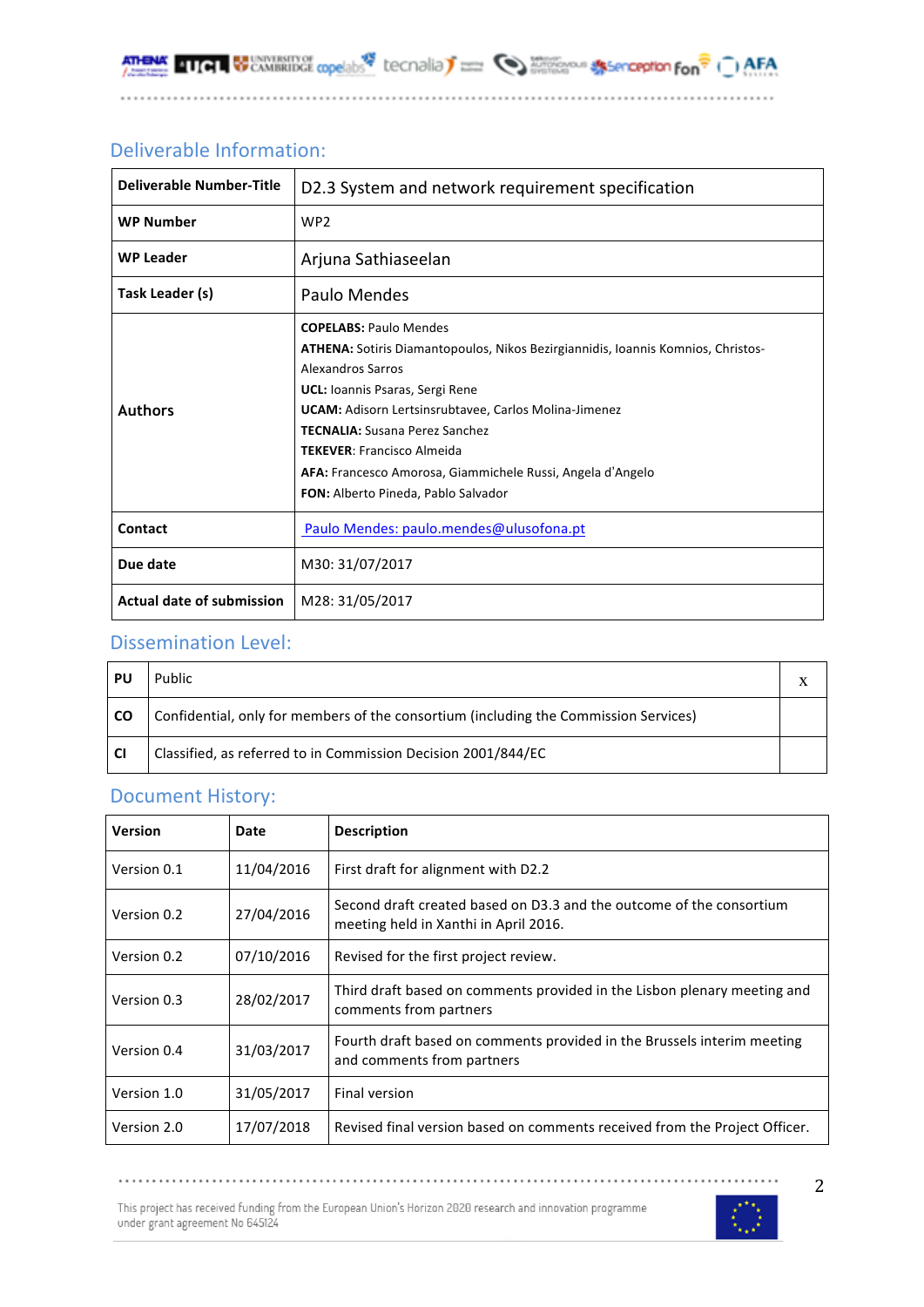**ATHEMA QUALITY SCANDRIDGE copelabs** tecnolia) **There** Contains and the second fon<sup><sup>2</sup> ( ) AFA</sup>

## **Table of Contents**

This project has received funding from the European Union's Horizon 2020 research and innovation programme<br>under grant agreement No 645124



. . . . . . . . . . . . . . . .

 $\cdots$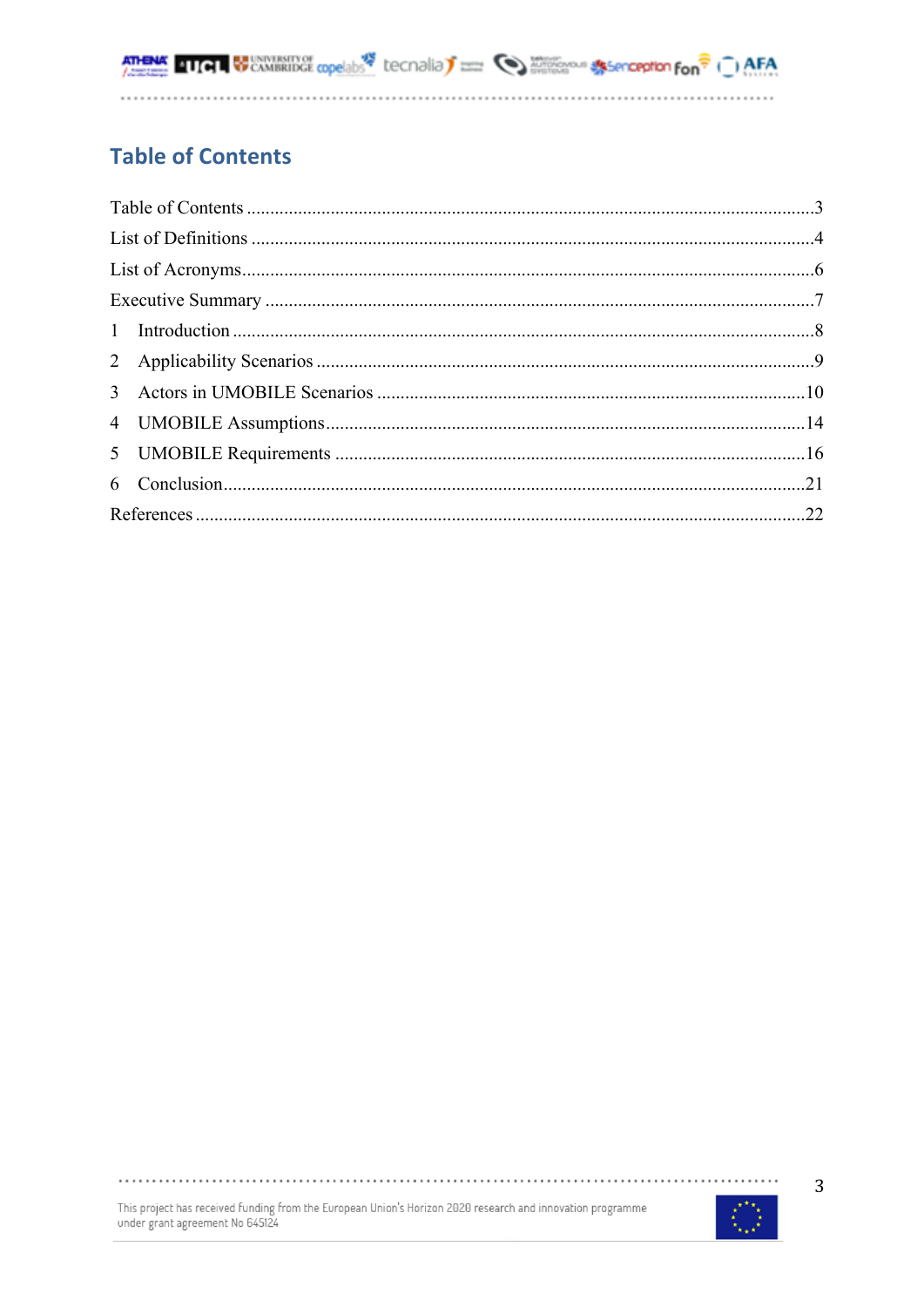**ATHEMA QUALITY SCANDRIDGE copelabs** tecnolia) **There** Contains and the second fon<sup><sup>2</sup> ( ) AFA</sup>

### **List of Definitions**

| <b>Term</b> | <b>Meaning</b>                                                                                                                                                                                                                                                                                                                                                                                                                                                                                                                            |
|-------------|-------------------------------------------------------------------------------------------------------------------------------------------------------------------------------------------------------------------------------------------------------------------------------------------------------------------------------------------------------------------------------------------------------------------------------------------------------------------------------------------------------------------------------------------|
| <b>DTN</b>  | Delay Tolerant Network (DTN) is an emerging technology that supports<br>interoperability of other networks by accommodating long disruptions and delays<br>between and within those networks. DTN operates in a store-and-forward fashion<br>where intermediate node can temporarily keep the messages and opportunistically<br>forward them to the next hop. This inherently deals with temporary disruptions<br>and allows connecting nodes that would be disconnected in space at any point in<br>time by exploiting time-space paths. |
| <b>ICN</b>  | Information-Centric Networking (ICN) supports efficient delivery of both content<br>and services by identifying information by name rather than the actual location.<br>This decoupling of the information from its actual location breaks the need for end-<br>to-end connectivity thus enabling much wider flexibility for efficient content and<br>service retrieval. ICN also inherently supports caching thus enabling much better<br>localised communications.                                                                      |
| Data        | Data is raw. Data is numbers that have no interpretation. In UMOBILE, Data is a<br>specific type of packet that carries named content as a response to an Interest<br>packet.                                                                                                                                                                                                                                                                                                                                                             |
| Content     | Content is digestible forms of information. In UMOBILE, content refers to a piece of<br>digital information that is disseminated and consumed by end-users.                                                                                                                                                                                                                                                                                                                                                                               |
| User        | An entity (individual or collective) that can be a consumer, a producer or a relay of<br>content.                                                                                                                                                                                                                                                                                                                                                                                                                                         |
| Service     | A set of mechanisms that assists in incorporating information about mobile users in<br>order to optimize the overall system. A service refers to a computational operation<br>running on the network. Services can be hosted and computed in some specific<br>nodes such as surrogates or gateways.                                                                                                                                                                                                                                       |
| Interest    | A parameter capable of providing a measure (cost) of the "attention" of a user<br>towards a specific content in a specific time instant. Users can cooperate and share<br>their interests. In what concerns communication systems, Interest packets carry<br>requests for specific pieces of data. In UMOBILE, Interests can also carry short<br>pieces of information, as part of a push-service.                                                                                                                                        |
| Upstream    | Upstream traffic refers to data that the user equipment sends to the network.                                                                                                                                                                                                                                                                                                                                                                                                                                                             |
| Downstream  | Downstream traffic refers to data that the user equipment gets from network.                                                                                                                                                                                                                                                                                                                                                                                                                                                              |
| Gateway     | Equipment installed at the edge of a network. It is a software functionality, which<br>reflects an operational behaviour making a UMOBILE device capable of acting as a<br>mediator between UMOBILE systems and non-UMOBILE systems.                                                                                                                                                                                                                                                                                                      |
| Surrogate   | Device with large storage and computational capability, able to store services and<br>contents to subsequently provide local access communication.                                                                                                                                                                                                                                                                                                                                                                                        |

This project has received funding from the European Union's Horizon 2020 research and innovation programme under grant agreement No  $645124\,$ 

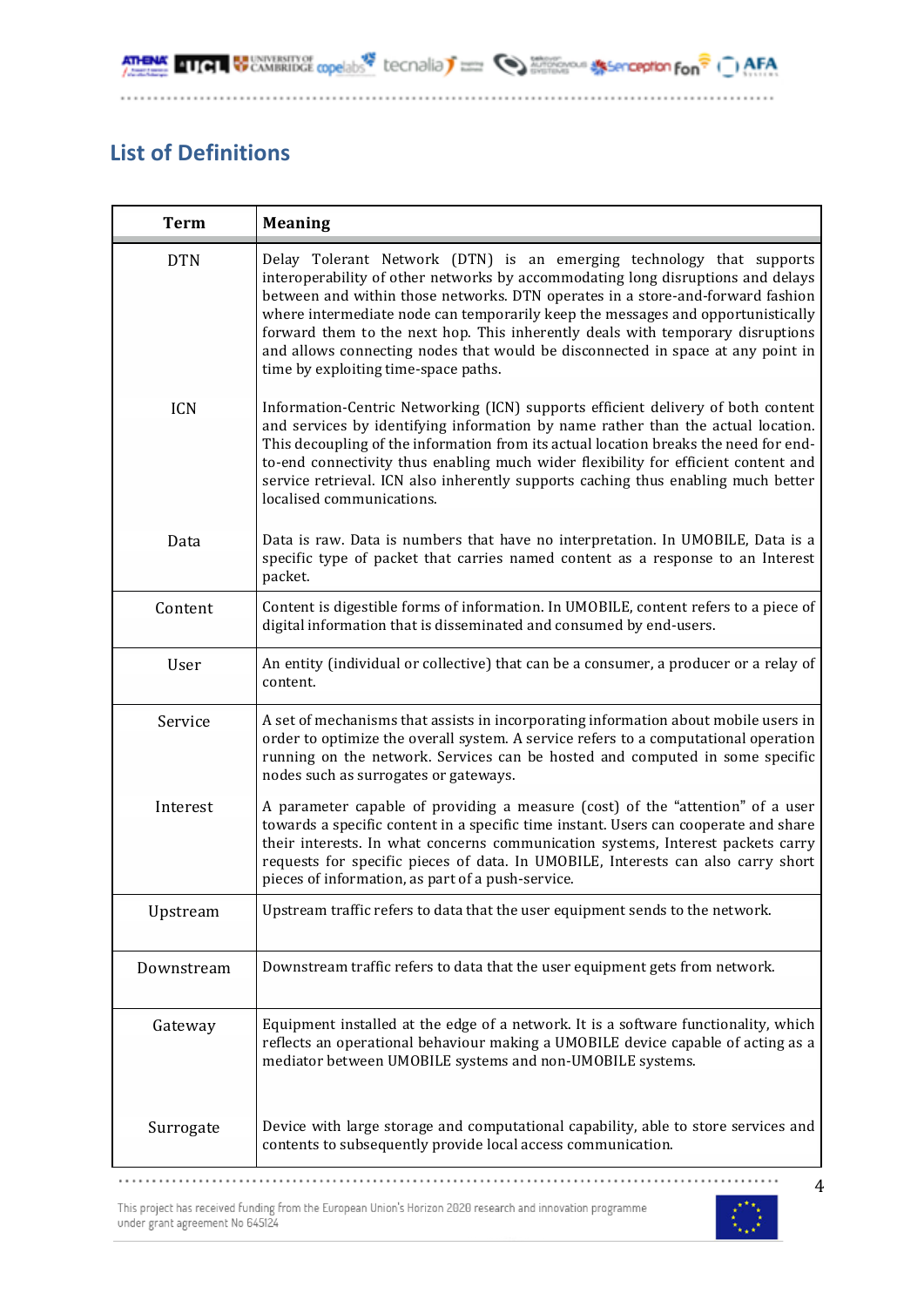**ATHENAL QUICH WELL SEE COPPORTS** COPPORTS COPPORTS COPPORTED TO A REAL ASSESSMENT OF THE CAMBRIDGE COPPORTS COPPORTS COPPORTED TO A REAL

............

| <b>Term</b>                    | <b>Meaning</b>                                                                                                                                                                                                                                                                                                                                                                                                                                                                                     |
|--------------------------------|----------------------------------------------------------------------------------------------------------------------------------------------------------------------------------------------------------------------------------------------------------------------------------------------------------------------------------------------------------------------------------------------------------------------------------------------------------------------------------------------------|
| Customer<br>Premises           | Customer Premises relate to residential households and enterprise market and are,<br>as of today, controlled by the end-user.                                                                                                                                                                                                                                                                                                                                                                      |
| User-centric                   | User-centric refers to a new paradigm that leverages user information at large to<br>deliver novel content or services by users towards other users.                                                                                                                                                                                                                                                                                                                                               |
| <b>UMOBILE System</b>          | UMOBILE System refers to an open system that provides communication access to<br>users through wired or wireless connectivity. This system exploits the benefit of<br>local communication to minimize upstream and downstream traffic. The services<br>or content can be exchanged and stored in several devices such as surrogates; user<br>equipment; customer premises equipment such as Wi-Fi Access Points in order to<br>efficiently delivery the desired contents or services to end-users. |
| <b>UMOBILE</b><br>Architecture | A mobile-centric opportunistic architecture that efficiently delivers content to the<br>end-users. The UMOBILE architecture integrates the principles of Delay Tolerant<br>Networks (DTN) and Information-Centric Networks (ICN).                                                                                                                                                                                                                                                                  |
| User-equipment                 | Generic user terminal. In terms of operating systems we consider mainly<br>smartphones equipped with Android; notebooks with UNIX, Windows, Mac OS.                                                                                                                                                                                                                                                                                                                                                |
| Application                    | Computer software designed to perform a single or several specific tasks, e.g. a<br>calendar and map services. In UMOBILE, context-aware applications are<br>considered.                                                                                                                                                                                                                                                                                                                           |
| User<br>Requirement            | User requirement corresponds to the specifications that users expect from the<br>application, device or network.                                                                                                                                                                                                                                                                                                                                                                                   |
| <b>UAV</b>                     | Unmanned Aerial Vehicle, which is an aircraft with no pilot on board.                                                                                                                                                                                                                                                                                                                                                                                                                              |



. . . . .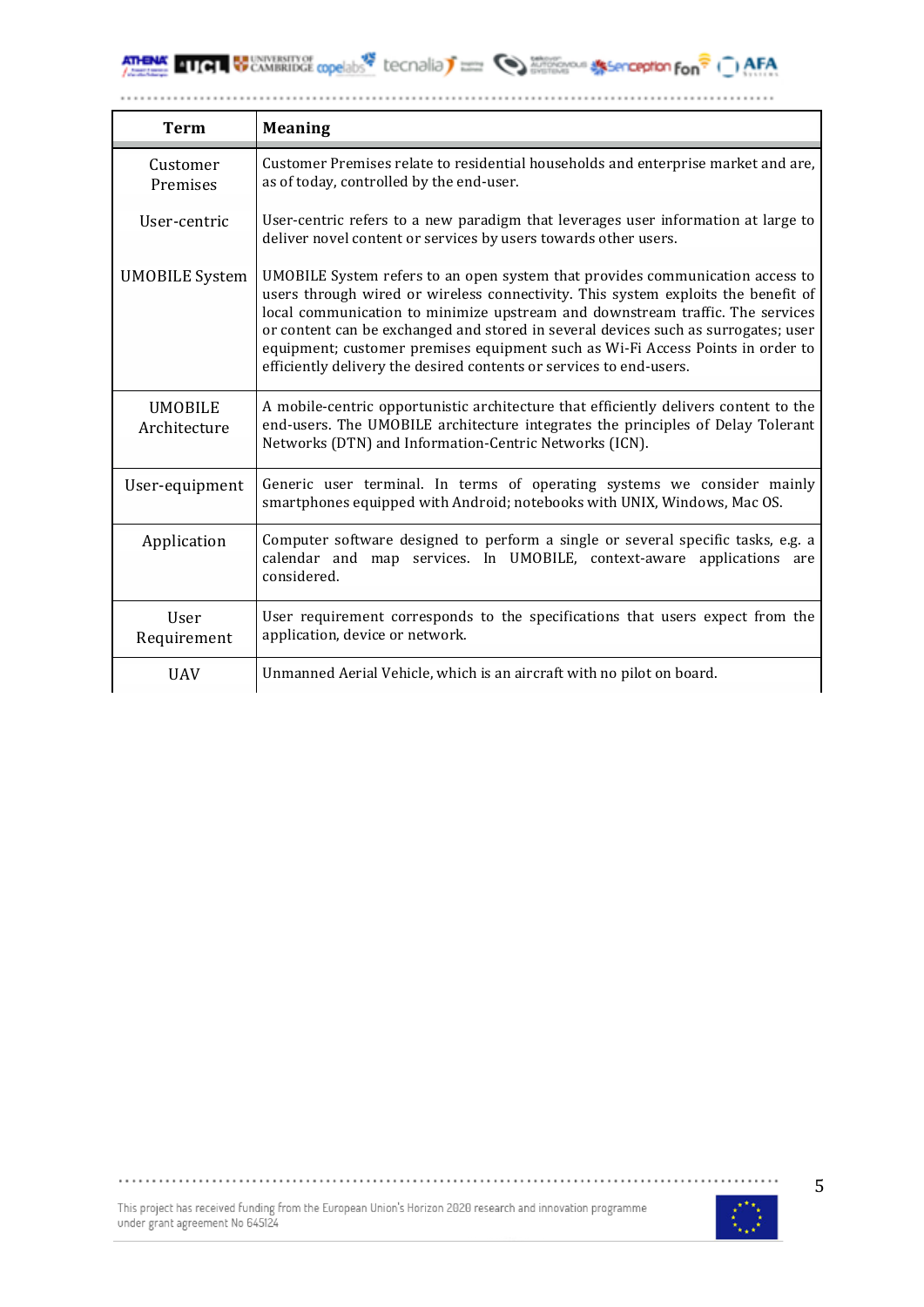**411 GUNNERSHY OF CONSENSITY OF AFA** 

### **List of Acronyms**

**ATHENA** 

| <b>Term</b>      | <b>Meaning</b>                                                           |
|------------------|--------------------------------------------------------------------------|
| AP               | <b>Access Point</b>                                                      |
| CM               | <b>Contextual Manager</b>                                                |
| <b>DABBER</b>    | Data reAchaBility BasEd Routing                                          |
| <b>DTN</b>       | Delay Tolerant Network                                                   |
| <b>EUS</b>       | <b>End-User Service</b>                                                  |
| <b>FIB</b>       | <b>Forwarding Information Base</b>                                       |
| <b>ICN</b>       | <b>Information-Centric Networking</b>                                    |
| <b>INRPP</b>     | In-Network Resource Pooling Principle                                    |
| <b>ISP</b>       | Internet Service Provider                                                |
| <b>KEBAPP</b>    | Application-centric naming framework                                     |
| <b>NDN</b>       | Named-Data Networking                                                    |
| NDN-OPP          | Named-Data Networking for Opportunistic Wireless Networks.               |
| Now@             | Data Exchange application for NDN over wireless networks                 |
| <b>NREP</b>      | Name-based Replication Priorities Protocol                               |
| O <sub>i</sub> ! | Instant message application for NDN                                      |
| 00CD             | Opportunistic Off-path Content Discovery                                 |
| <b>ONE</b>       | Opportunistic Network Environment simulator                              |
| <b>OPEX</b>      | Operating expenses                                                       |
| <sub>OS</sub>    | <b>Operating System</b>                                                  |
| <b>RFC</b>       | <b>Request For Comments</b>                                              |
| <b>UAV</b>       | Unmanned aerial vehicle                                                  |
| <b>UMOBILE</b>   | Universal, Mobile-centric and Opportunistic Communications architecture. |

This project has received funding from the European Union's Horizon 2020 research and innovation programme under grant agreement No  $645124\,$ 

.......................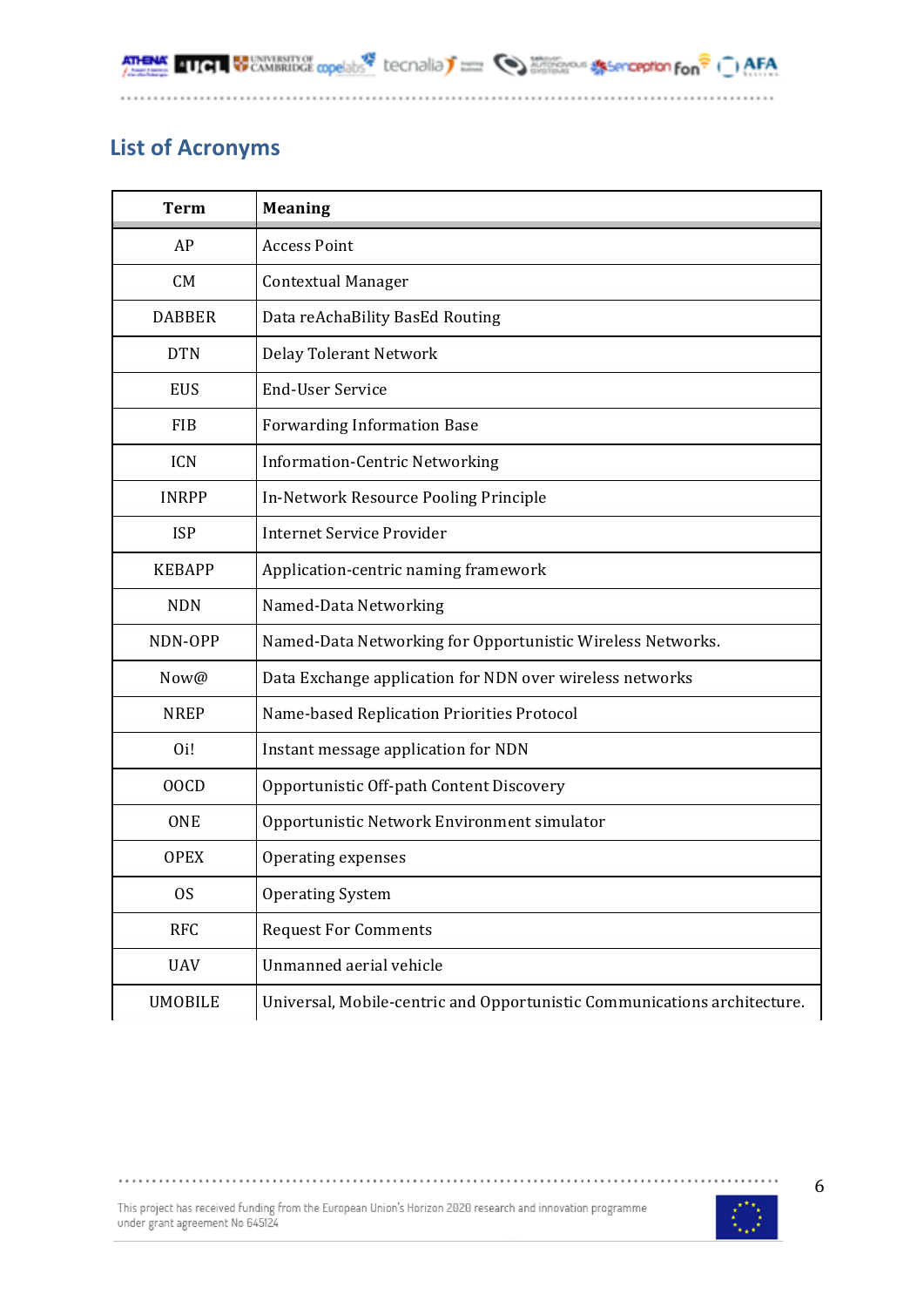### **Executive Summary**

This document covers system and network requirements (described based on RFC2119 notation), as well as assumptions, for the high-level design of the UMOBILE architecture. A first version is provided on M18, as deliverable D2.2, while a refined description of system requirements, assumptions will be provided on M28 (initially planned for M30), as deliverable D2.3.

The goal of the current deliverable, D2.3, is to describe the final set of requirements and assumptions of the UMOBILE framework, which is being developed based on the analysis of the four applicability pictures described in D2.1 [1], and the initial set of requirements and assumptions set in D2.2 [2].

Special attention is given to the needed alignment with the *Delay-Tolerant Networking* (DTN) architecture [3], and the most relevant proposal for an *Information-Centric Networking* architecture (ICN) [4] that fits the identified *Universal, Mobile-centric and Opportunistic Communications* architecture (UMOBILE) and the network requirements.

The starting point for this report is deliverable D2.2, which describes the initial set of requirements and assumptions for the project. Deliverable D2.3 aims to revise that initial set of requirements and assumptions, to reflect the strategic and development decisions that were taken during the project.

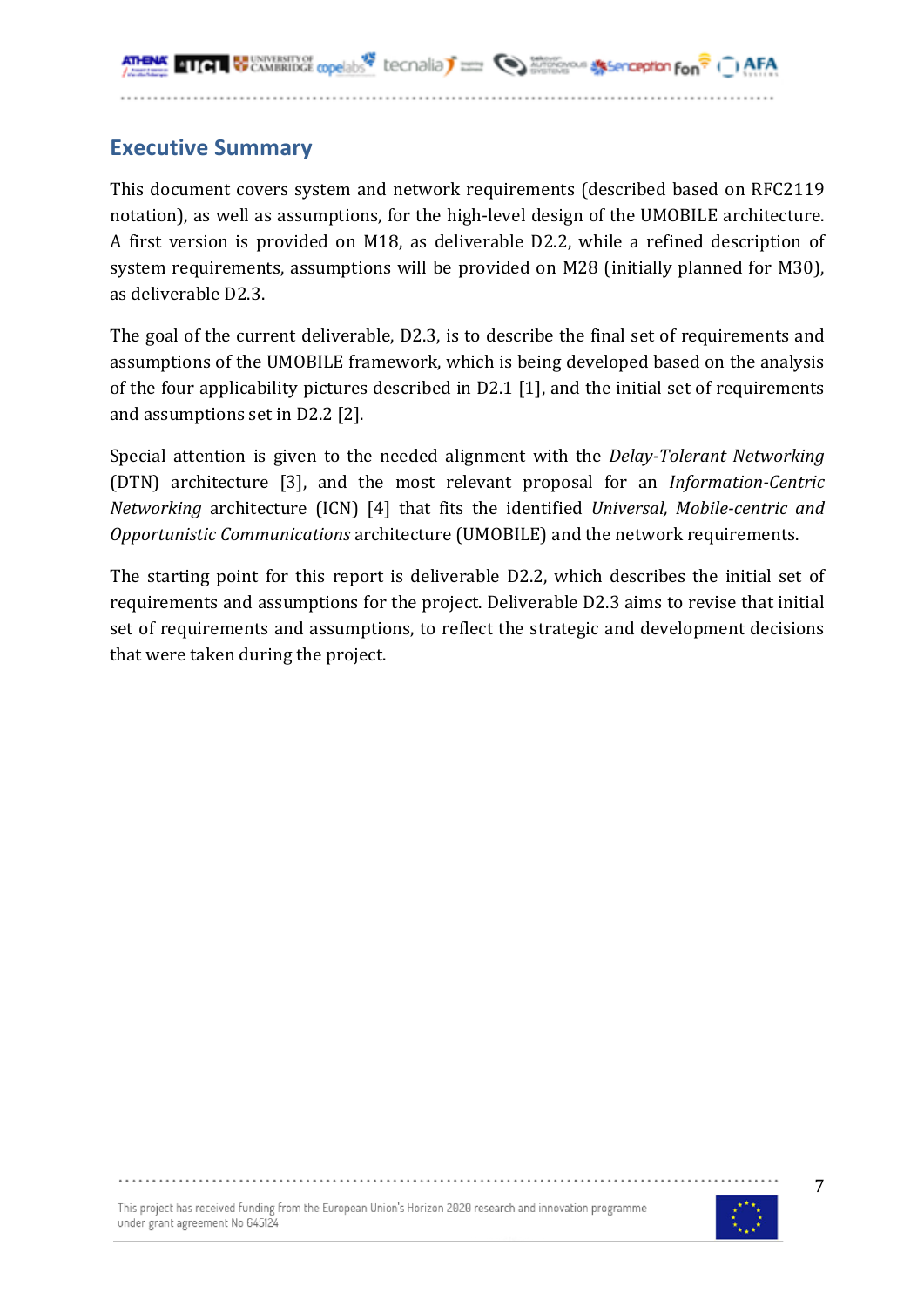## **1 Introduction**

The main objective of UMOBILE is to develop a mobile-centric service oriented architecture that efficiently delivers content/service to the end-users. The UMOBILE decouples services from their origin locations, shifting the host-centric paradigm to a new paradigm, one that incorporates aspects from both information-centric and opportunistic networking with the ultimate purpose of delivering an architecture focused on: i) improving aspects of the existing infrastructure, e.g., keeping traffic local to lower operating expenses (OPEX); ii) improving the social routine of Internet users via technology-mediated approaches.

UMOBILE aims to push network services (e.g., mobility management, intermittent connectivity support) and user services (e.g., pervasive content management) as close as possible to the end-users. By pushing such services closer to the users, we can optimize, in a scalable way, aspects such as bandwidth utilization and resource management. We can also improve the service availability in challenged network environments. For example, users in some areas may suffer from intermittent and unstable Internet connectivity when they are trying to access the services.

The document is organized as follows:

- **Section 2** reviews, briefly, the applicability scenarios of UMOBILE, described in D2.1.
- **Section 3** provides a description of the actors identified in the UMOBIILE scenarios.
- **Section 4** summarizes the overall system and network assumptions of the UMOBILE architecture.
- **Section 5** describes the overall system and network requirements of the UMOBILE architecture, divided into three types (Mandatory, Recommended, and Optional).

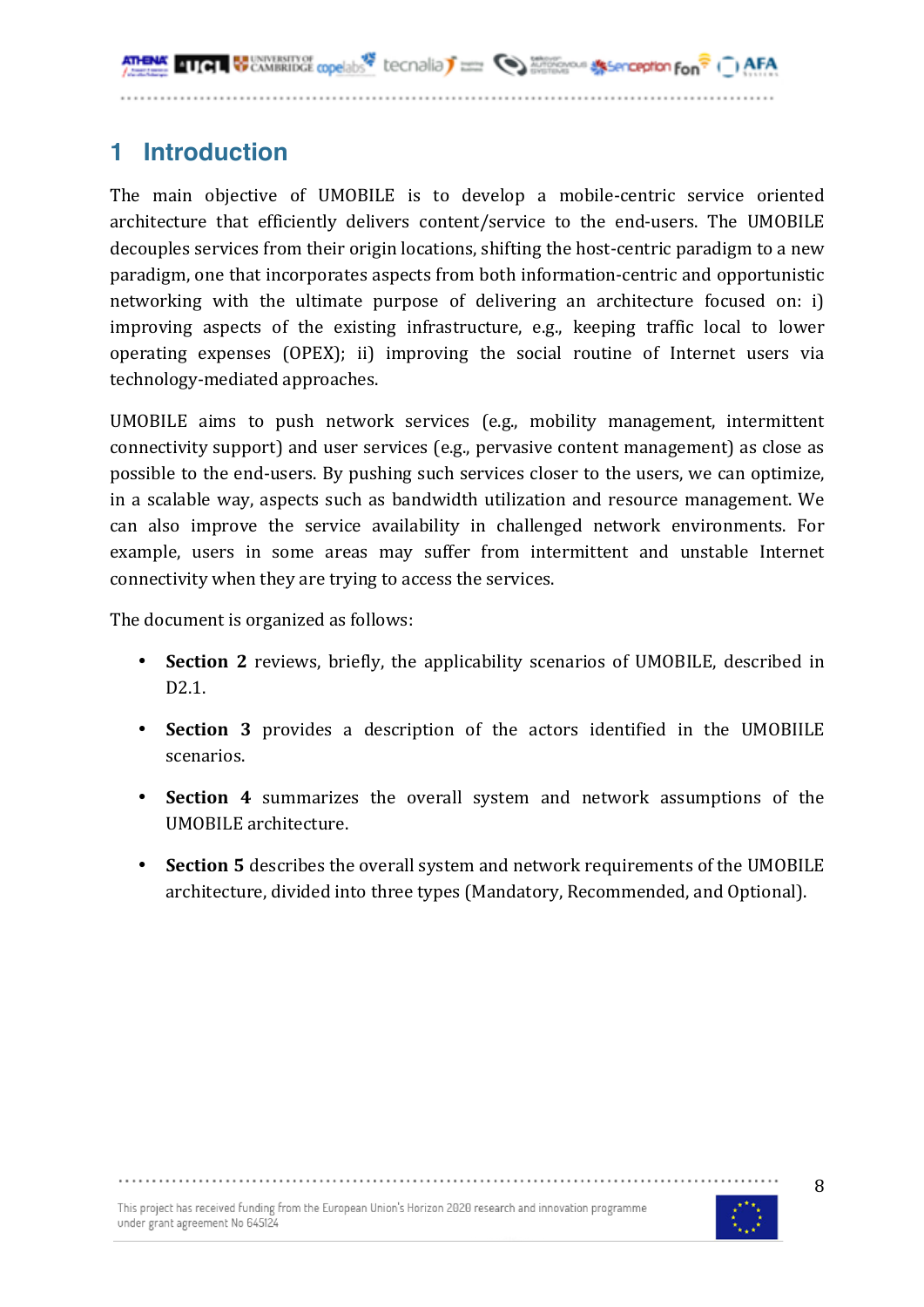**WE CAMBRIDGE copelabs** tecnalia<sup>T</sup> = **Second Strategior Second Strategior Fon**<sup></sup>

## **2 Applicability Scenarios**

As initially described in deliverable D2.1, the diversity of services in UMOBILE is ensured for four different applicability scenarios: *micro-blogging, emergency situation, civil protection* and *social routine improvement*.

In a **micro-blogging scenario**, UMOBILE users are allowed to generate and share expressions of interest in the form of tagged information (time-space tag), benefiting from local information such as interesting events, recommended places and social interaction activities. User devices do not have to be always connected to the Internet. Data is exchanged among people passing by, based on social interaction approaches. Local hotspots may store data based on its local meaningfulness. Such data may be further disseminated among other peering hotspots in the city.

In an **emergency situation scenario**, traditional communication services such as fixed or mobile networks and local Internet access are completely/partially inoperable. Therefore, the design of the UMOBILE system is expected to assist users in disseminating emergency information directly via end-user devices as well as via the UMOBILE hotspots and *Unmanned Aerial Vehicle* (UAV). Such information can be shared among users and also forwarded to the local authorities.

In a **civil protection scenario**, UMOBILE provides mechanisms that may assist authorities in the case of challenged events. For instance, in the case of a flood, authorities in the affected areas can exploit data from different sources (e.g. satellite imagery, sensorbased, UAVs) to efficiently organize their efforts. While satellite images can be used to analyse the state of the affected areas, UAVs are used to set up communications in areas where networks were damaged. Such communication infrastructure is used to exchange sensing data collected by mobile devices.

In a **social routine improvement scenario**, an UMOBILE system should be capable of capturing personal data about users (e.g. visited networks, affinity network) with the ultimate goal to improve the user's routine. The system shall perform simple and complex activity recognition, and learn with the user habits to improve and prevent aspects such as social isolation, which is an increasing problem e.g., in urban areas. This aspect of UMOBILE can also be relevant to improve the development of social cohesion in remote areas giving rise to new forms of collective expression, as well as collective services.

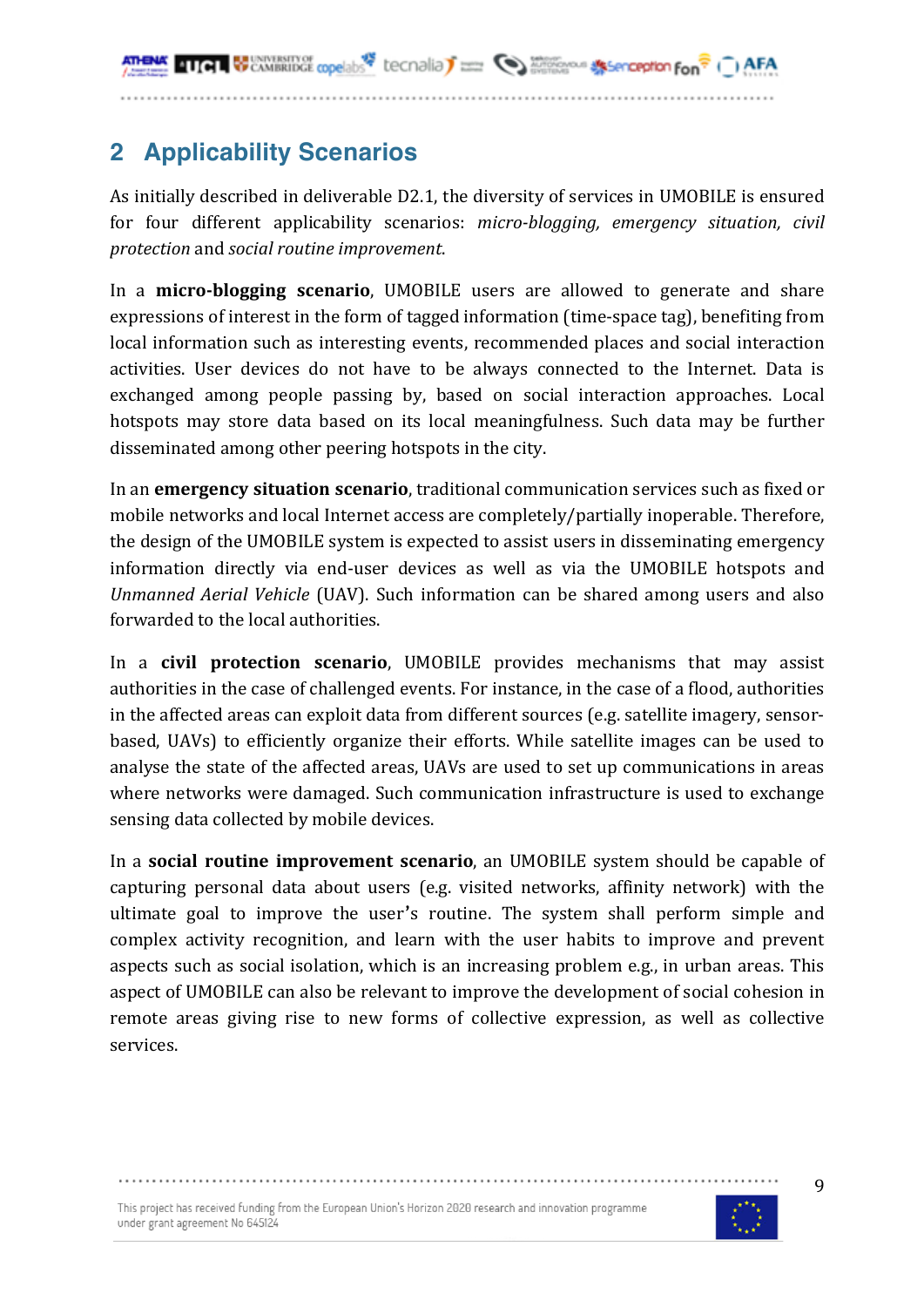## **3 Actors in UMOBILE Scenarios**

This section provides a presentation of all actors identified in the four UMOBILE applicability scenarios (c.f. Table 1, and Table 2). The study of the interaction between the identified actors drove the revision of the system assumptions and requirements.

|                       |                                                                                     |                                                                                                                                                              | <b>UMOBILE Scenarios</b>  |                                      |             |                            |
|-----------------------|-------------------------------------------------------------------------------------|--------------------------------------------------------------------------------------------------------------------------------------------------------------|---------------------------|--------------------------------------|-------------|----------------------------|
| <b>Device</b>         | <b>Function</b>                                                                     | <b>UMOBILE</b><br><b>Open</b><br>Source<br>Software                                                                                                          | Micro-<br><b>Blogging</b> | <b>Social Routine</b><br>Improvement | Emergency   | <b>Civil</b><br>Protection |
| <b>Mobile Devices</b> | Provide<br>communication<br>over<br>opportunistic<br>wireless<br>networks           | NDN-OPP;<br>DABBER;<br>Now@;<br>0i!<br>Contextual<br>Manager;<br>End-User<br>Service;<br>DTN Face;<br>RouteFinder;<br><b>KEBAPP</b><br>Emergency<br>service; | $\oplus$                  | $\oplus$                             | $\oplus$    | $\oplus$                   |
| <b>UAV</b>            |                                                                                     | DTN Face                                                                                                                                                     | $\oplus$                  |                                      | $\oplus$    | $\oplus$                   |
| Hotspot               | Provide local<br>wireless<br>connectivity.                                          | Raspberry<br>Hotspot;<br>DTN Face;<br>Service<br>Migration;                                                                                                  | $\bigoplus$               | $\bigoplus$                          | $\bigoplus$ | $\bigoplus$                |
| Gateway/<br>Surrogate | Store data;<br>Perform<br>computational<br>functions;<br>Provide<br>Internet access | DTN Face;<br>Service<br>Migration;                                                                                                                           |                           |                                      | $\bigoplus$ | $\bigoplus$                |
| Service<br>Manager    | Coordinate<br>service<br>migration to<br>hotspots and<br>end-use<br>devices         | Service<br>Migration;                                                                                                                                        |                           |                                      | $\oplus$    | $\oplus$                   |

**Table 1: UMOBILE Actors, available as open-source software, per defined scenarios**

This project has received funding from the European Union's Horizon 2020 research and innovation programme under grant agreement No 645124

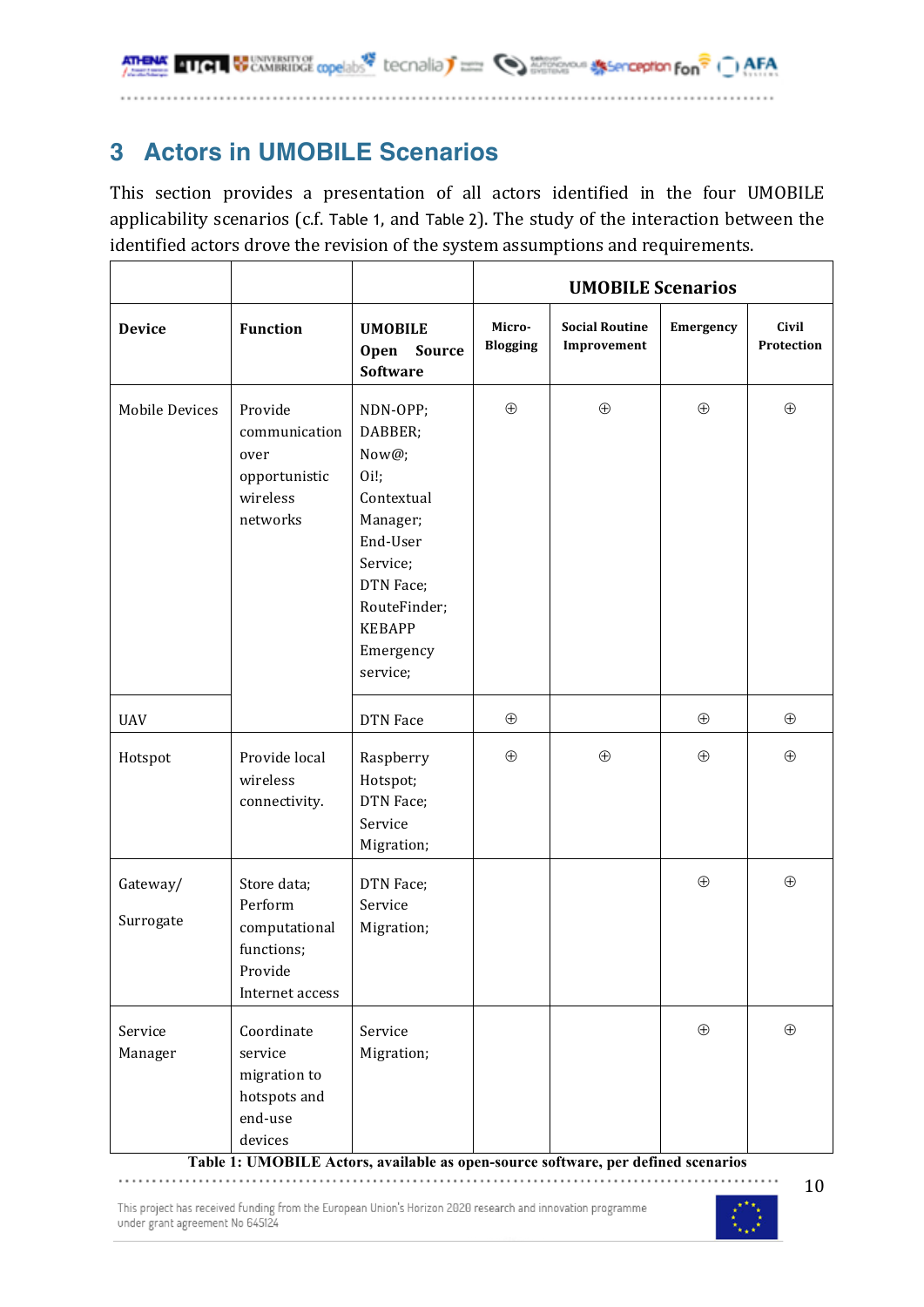networks and improve data transport efficiency

|                     |                                  |                                                               | <b>UMOBILE Scenarios</b>  |                                      |                  |                     |
|---------------------|----------------------------------|---------------------------------------------------------------|---------------------------|--------------------------------------|------------------|---------------------|
| <b>Device</b>       | <b>Function</b>                  | <b>UMOBILE</b><br>for<br><b>Software</b><br><b>Simulators</b> | Micro-<br><b>Blogging</b> | <b>Social Routine</b><br>Improvement | <b>Emergency</b> | Civil<br>Protection |
| Router <sup>1</sup> | Provide QoS in<br><b>UMOBILE</b> | INRPP;<br>OOCD:                                               | $\oplus$                  | $\oplus$                             | $\oplus$         | $\oplus$            |

| Table 2: UMOBILE Actors, available as simulator software, per defined scenarios |  |  |
|---------------------------------------------------------------------------------|--|--|
|                                                                                 |  |  |

Table 1 provides a list of open-source software developed within the UMOBILE project in order to support a set of scenarios related with micro-blogging, social-routine improvement, emergency and civil protection. The listed open-source software, described in the following set of bullets, was developed for different network entities, such as mobile devices (which also act as routers), hotspots, gateways, service managers and routers. Table 2 provides a list of the software that was developed for simulators, namely the ndnSIM simulator. This software, also listed below, was developed to provide QoS in UMOBILE networks and improve data transport efficiency.

### • **Provide communication over opportunistic wireless networks**:

- o NDN-OPP (NDN branch for peer-to-peer communications between wireless devices):
	- Github: https://github.com/COPELABS-SITI/ndn-opp

DTN Face

- Google Play: https://play.google.com/store/apps/details?id=pt.ulusofona.copelabs.ndn
- o DABBER (Information-centric Routing for Opportunistic Wireless Networks):
	- ! Github: https://github.com/COPELABS-SITI/ndn-opp/tree/dabber
	- Google Play: https://play.google.com/store/apps/details?id=pt.ulusofona.copelabs.ndn
- o Contextual Manager (Manager to collect meta data about the behaviour of mobile devices):
	- Github: https://github.com/Senception/ContextualManager
	- ! Google Play: https://play.google.com/store/apps/details?id=com.senception.contextualmanager



 <sup>1</sup> This functionality was developed for router to be used in wired networks. The project developed <sup>a</sup> new routing protocol for mobile devices, Dabber, which is a functionality installed in mobile devices.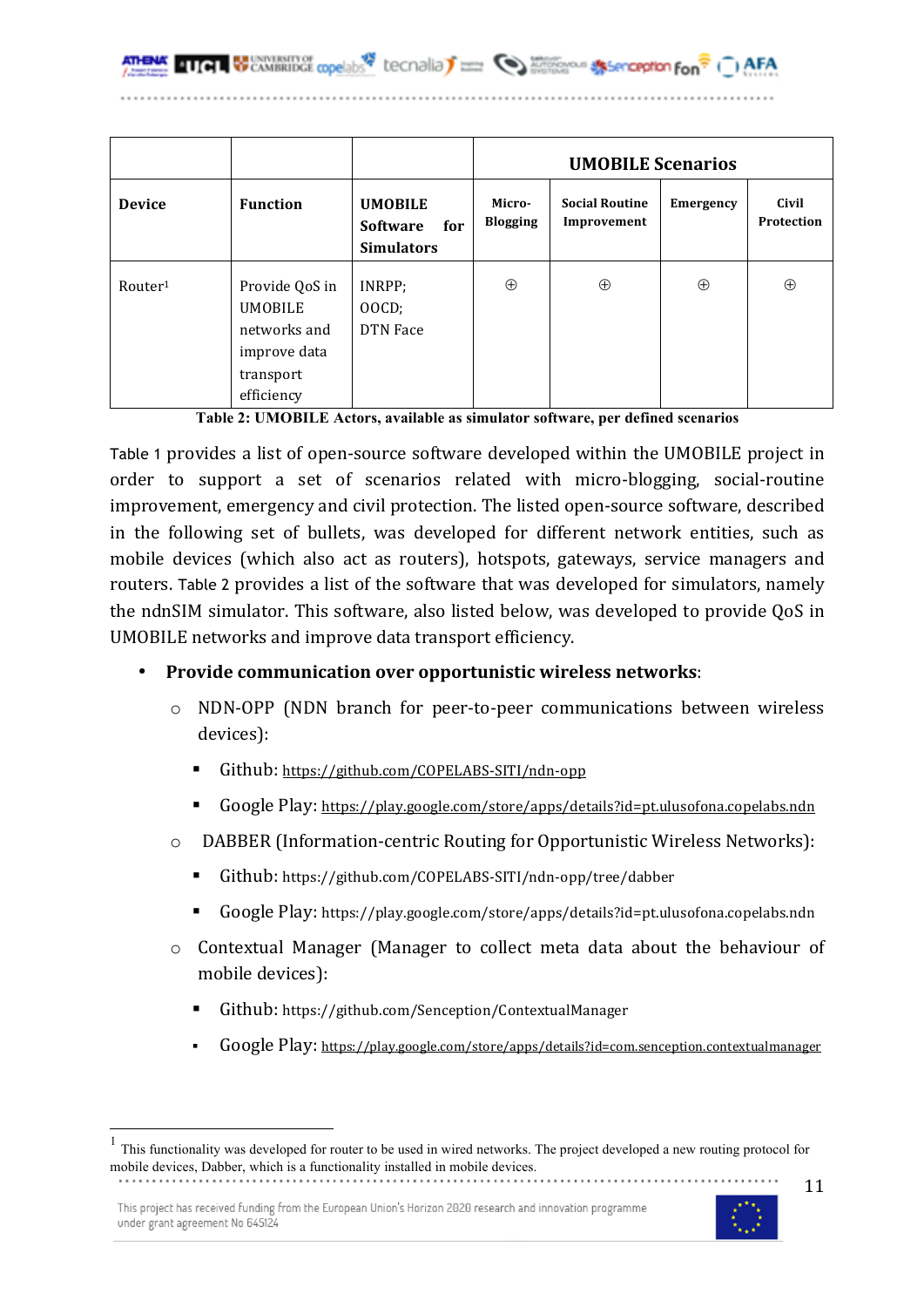**WEANIRMORE CODE IDS** tecnolia) and **Contract the Second Second Form** 

o Now@ (Application to collect and share information among UMOBILE users over NDN):

- Github: https://github.com/COPELABS-SITI/NowAt
- ! Google Play: https://play.google.com/store/apps/details?id=pt.ulusofona.copelabs.now
- o Oi! (Application to allow UMOBILE users to send instant messages over NDN):
	- ! Github: https://github.com/COPELABS-SITI/NowAt
	- ! Google Play: https://play.google.com/store/apps/details?id=pt.ulusofona.copelabs.now
- o DTN Face:
	- ! Github: (Android) https://github.com/umobileproject/ndn-dtn-neighbour-routes; (Linux) https://github.com/umobileproject/ndndtn-cxx; (Linux) https://github.com/umobileproject/ndn-dtn-code
- o RouteFinder:
	- Github: https://github.com/umobileproject/KEBAPP\_routefinder
- o End-User Service (UMOBILE End-User Service application):
	- ! Github: https://github.com/Senception/UMOBILE\_UES
	- ! Google Play: https://play.google.com/store/apps/details?id=com.senception.umobile\_ues
- o KEBAPP Emergency service app:
	- ! Github: https://github.com/umobileproject/KEBAPP\_emergency\_video
- **Provide local wireless connectivity**:
	- o Raspberry Hotspot**:**
		- ! Github: https://github.com/umobileproject/raspi-image
	- o DTN Face: See above.
	- o Service Migration:
		- ! Github: https://github.com/umobileproject/PiCasso
- **Store data; Perform computational functions; Provide Internet access**:

- o DTN Face: See above.
- o Service Migration: See above.

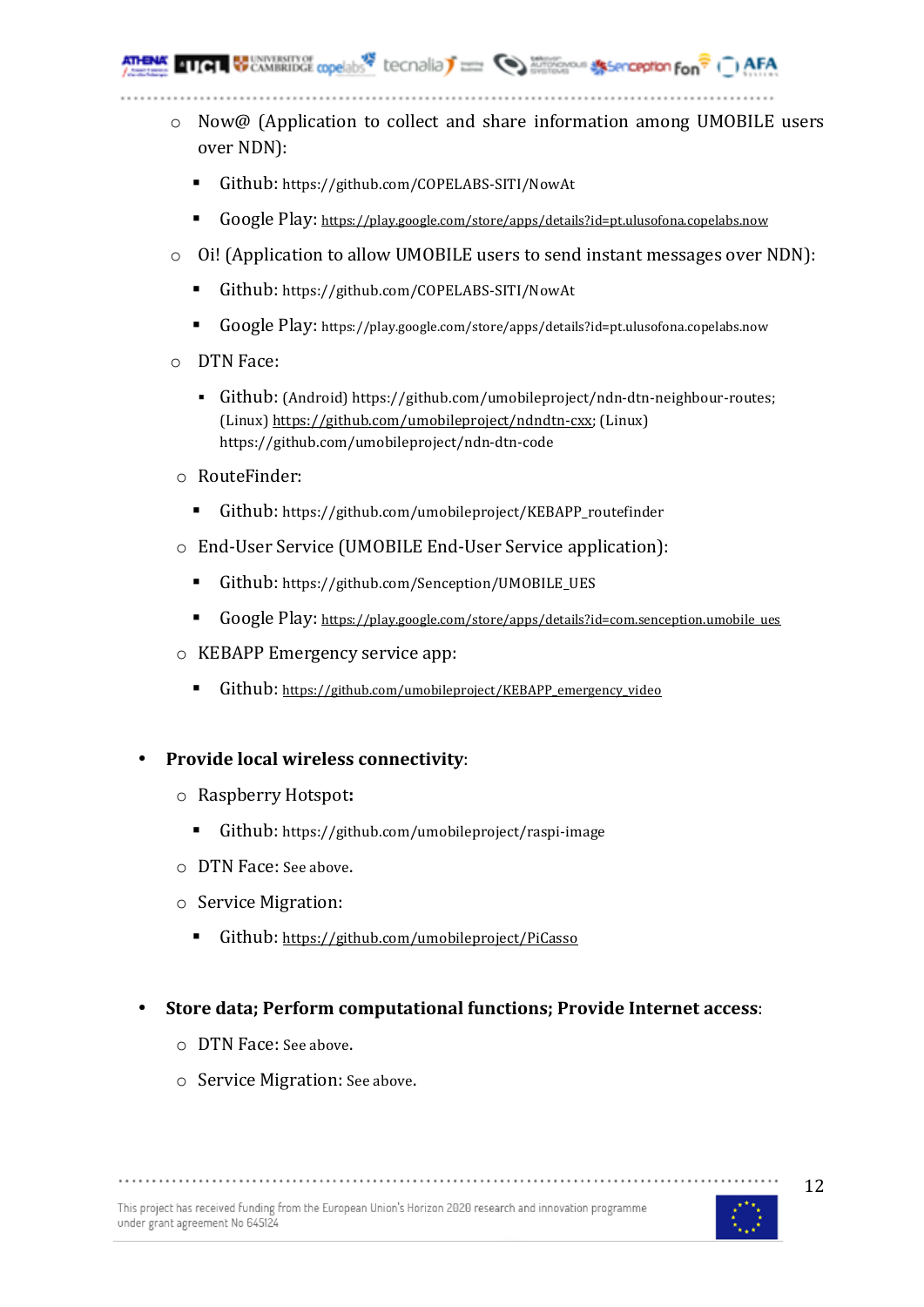- **Coordinate service migration to hotspots and end-use devices**:
	- o Service Migration: See above.
- **Provide QoS in UMOBILE networks and improve data transport efficiency**:
	- o OOCD (Off-path Opportunistic Content Discovery): *Code for ndnSIM simulator*
		- ! Github: https://github.com/umobileproject/OOCD
	- o INRPP (In-network Resource Pooling Protocol): *Code for ndnSIM simulator*
		- ! Github: https://github.com/umobileproject/ndnSIM-inrpp
	- o DTN Face: See above.

This project has received funding from the European Union's Horizon 2020 research and innovation programme under grant agreement No 645124

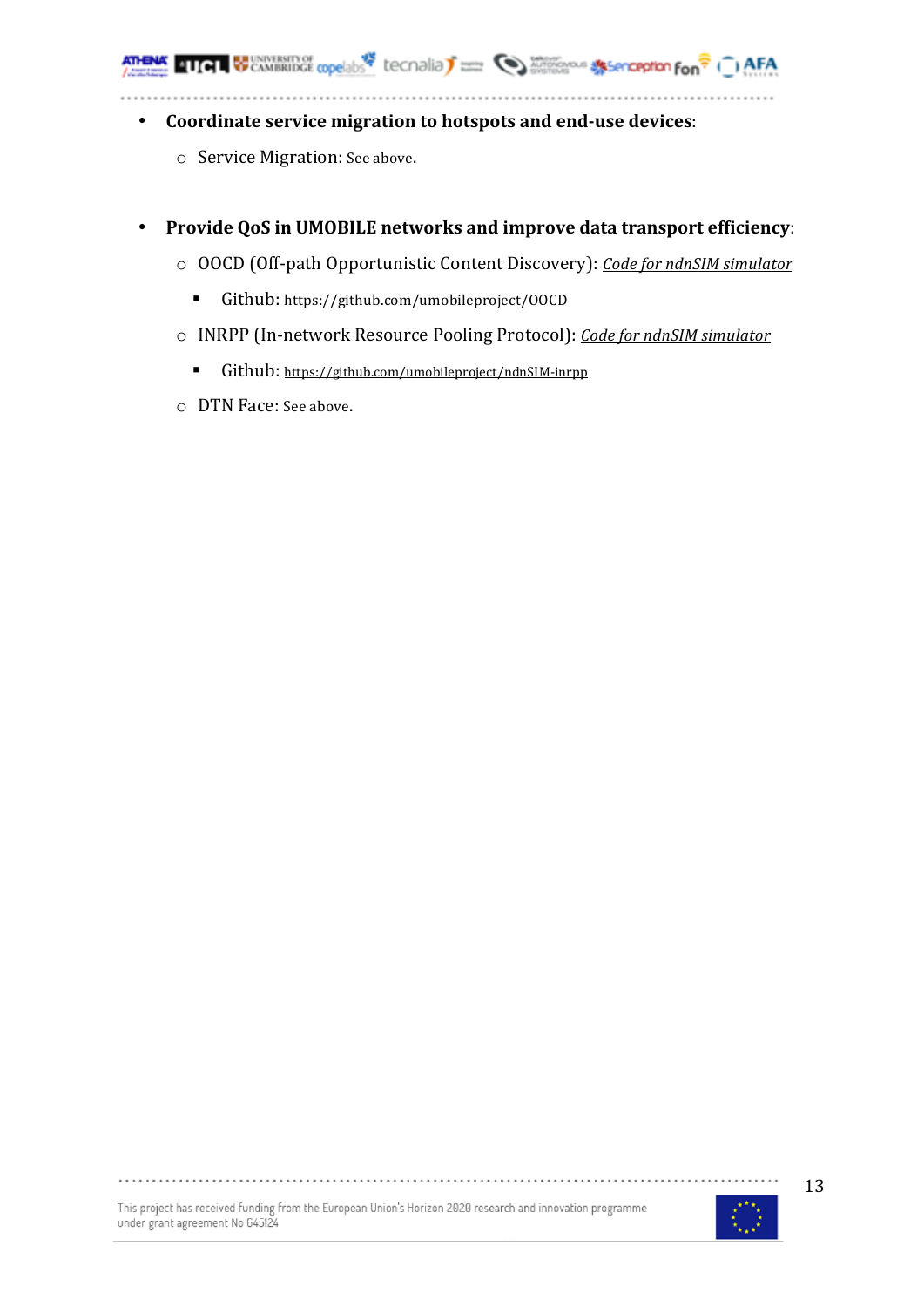**TIGE & CAMBRIDGE copelabs Lecondia) The Completion of the Secondian Fon<sup>?</sup>** 

## **4 UMOBILE Assumptions**

This section provides an overall perspective of the systems and network assumptions of the UMOBILE architecture.

Table 3 provides a list of the overall assumptions, derived from the analysis of the four applicability scenarios.

| <b>Number</b> | <b>Description</b>                                                                                                                                                                                                                                                                                                       |
|---------------|--------------------------------------------------------------------------------------------------------------------------------------------------------------------------------------------------------------------------------------------------------------------------------------------------------------------------|
| $A-1$         | UMOBILE is to be implemented in a set of networked devices: mobile personal devices,<br>hotspots, UAVs, which have limited local storage capabilities. Tentatively also in<br>wearable/embedded devices                                                                                                                  |
| $A-2$         | UMOBILE is to be implemented in surrogates, which have significant computational and<br>storage capabilities.                                                                                                                                                                                                            |
| $A-3$         | UMOBILE surrogates can be collocated with any UMOBILE-enabled device.                                                                                                                                                                                                                                                    |
| $A-4$         | UMOBILE is to be implemented in gateways, which can be collocated with hotspots or<br>embedded in hotspots, and may have a satellite interface.                                                                                                                                                                          |
| $A-5$         | UMOBILE systems are able to communicate via wireless (Wi-Fi access networks; Wi-Fi<br>direct; Bluetooth) and/or cellular communications.                                                                                                                                                                                 |
| $A-6$         | UMOBILE systems may be equipped with sensing capabilities (e.g. accelerometer,<br>microphone, wireless interface, Bluetooth interface, temperature, barometer).                                                                                                                                                          |
| $A-7$         | Internet connectivity may be intermittent.                                                                                                                                                                                                                                                                               |
| $A - 8$       | The Content/Service provider delegates to the ISP provider the responsibility of deploying<br>services within its infrastructure (for example on UMOBILE Hotspots) for the benefit of the<br>end-users.                                                                                                                  |
| $A-9$         | Services need to be delivered with different QoS requirements as agreed upon between the<br>Content/Service provider and the ISP provider. Therefore, it is the duty of the ISP provider to<br>instrument its infrastructure with QoS mechanisms that are capable of satisfying the system<br>requirements listed below. |

**Table 3: List of overall UMOBILE systems and network assumptions**

The remaining of this section provides a detailed description of the assumptions derived from each applicability scenarios. The assumptions derived from each scenario were then analysed in order to identify the overall assumptions of an UMOBILE system (c.f. Table 3).

### Assumptions in the **micro-blogging scenario**:

- UMOBILE is to be implemented in mobile devices (e.g. smartphones), hotspots, and UAVs, which have limited local storage capabilities.
- UMOBILE is to be implemented in surrogates with significant computational, storage and power capabilities.
- UMOBILE surrogates can be collocated with hotspots or embedded in hotspots.
- UMOBILE systems are able to communicate via wireless (Wi-Fi access networks; Wi-Fi direct; Bluetooth).

This project has received funding from the European Union's Horizon 2020 research and innovation programme under grant agreement No 645124

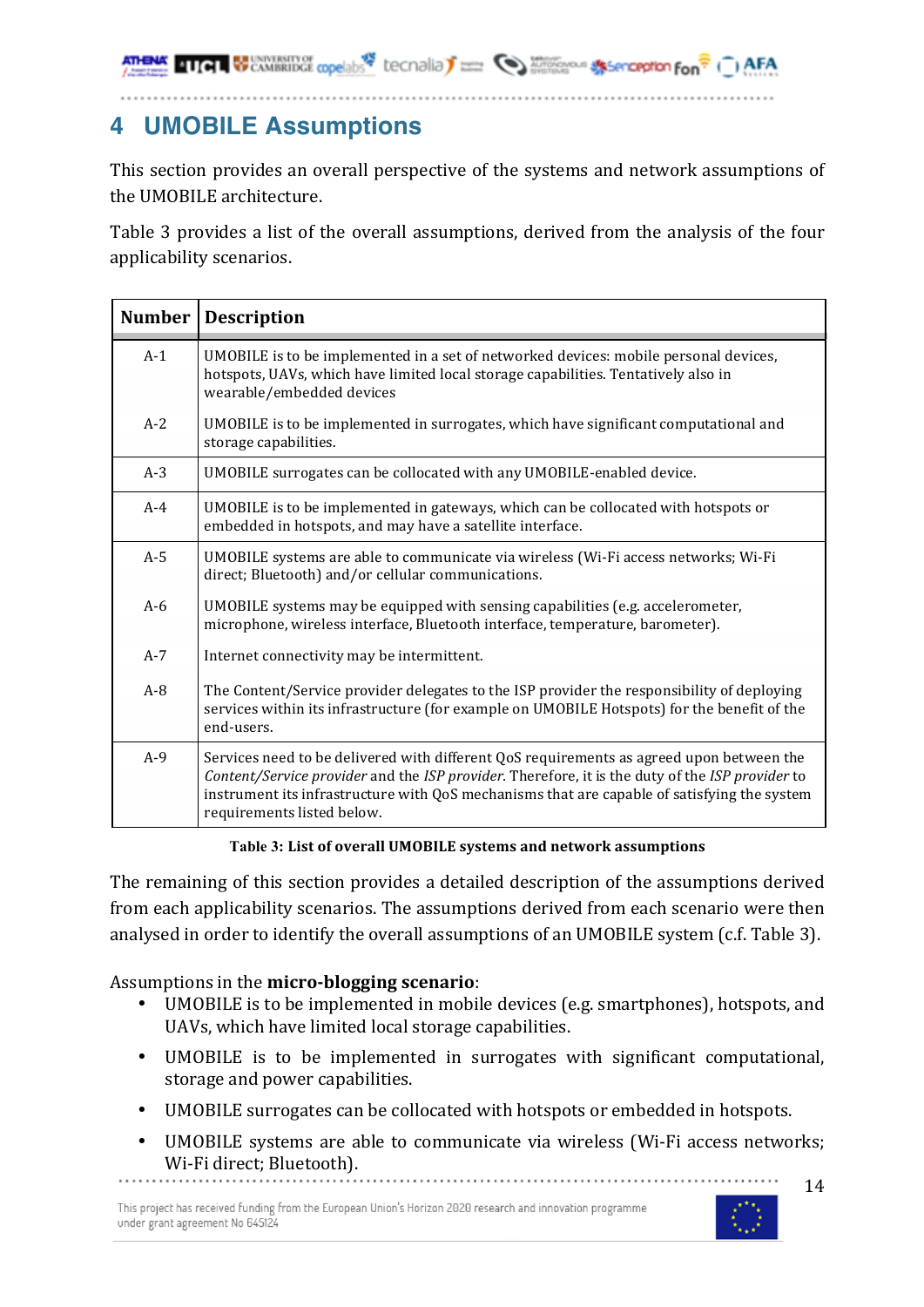**410 BUSINESS TYPE COORDING THE CONTROL** SUPPORT COORS AND THE COORDING TO THE COORDING TO THE COORDING TO THE COORDING TO THE COORDING TO THE COORDING TO THE COORDING TO THE COORDING TO THE COORDING TO THE COORDING TO THE

- UMOBILE systems may be equipped with sensing capabilities (e.g. accelerometer, microphone, wireless interface, Bluetooth interface, temperature, barometer)
- Internet connectivity may be intermittent.

### Assumptions in the **emergency situation scenario:**

- UMOBILE is to be implemented in mobile devices (e.g. smartphones), hotspots, UAVs, and wearable/embedded devices (e.g. Raspberry Pi).
- UMOBILE systems are able to communicate via wireless (Wi-Fi access networks; Wi-Fi direct; Bluetooth) and cellular communications.
- UMOBILE systems may be equipped with sensing capabilities (e.g. accelerometer, microphone, wireless interface, Bluetooth interface, temperature, barometer).
- Internet connectivity may be intermittent.

### Assumptions in the **civil protection scenario:**

- UMOBILE is to be implemented in mobile devices (e.g. smartphones, smartwatches), hotspots, UAVs, and wearable/embedded devices (e.g. Raspberry Pi), which have limited local storage capabilities.
- UMOBILE gateways may have a satellite interface.
- UMOBILE systems are able to communicate via wireless (Wi-Fi access networks; Wi-Fi direct; Bluetooth).
- UMOBILE systems may be equipped with sensing capabilities (e.g. accelerometer, microphone, wireless interface, Bluetooth interface, temperature, barometer).
- Internet connectivity may be intermittent.

### Assumptions in the **social routine improvement scenario**:

- UMOBILE is to be implemented in mobile devices (e.g. smartphones, smartwatches), and hotspots, which have limited local storage capabilities.
- UMOBILE is to be implemented in surrogates with significant computational and storage capabilities.
- UMOBILE surrogates can be collocated with hotspots or embedded in hotspots.
- UMOBILE systems are able to communicate via wireless (Wi-Fi access networks; Wi-Fi direct; Bluetooth).
- UMOBILE systems may be equipped with sensing capabilities (e.g. accelerometer, microphone, wireless interface, Bluetooth interface, temperature, barometer).
- Internet connectivity may be intermittent.

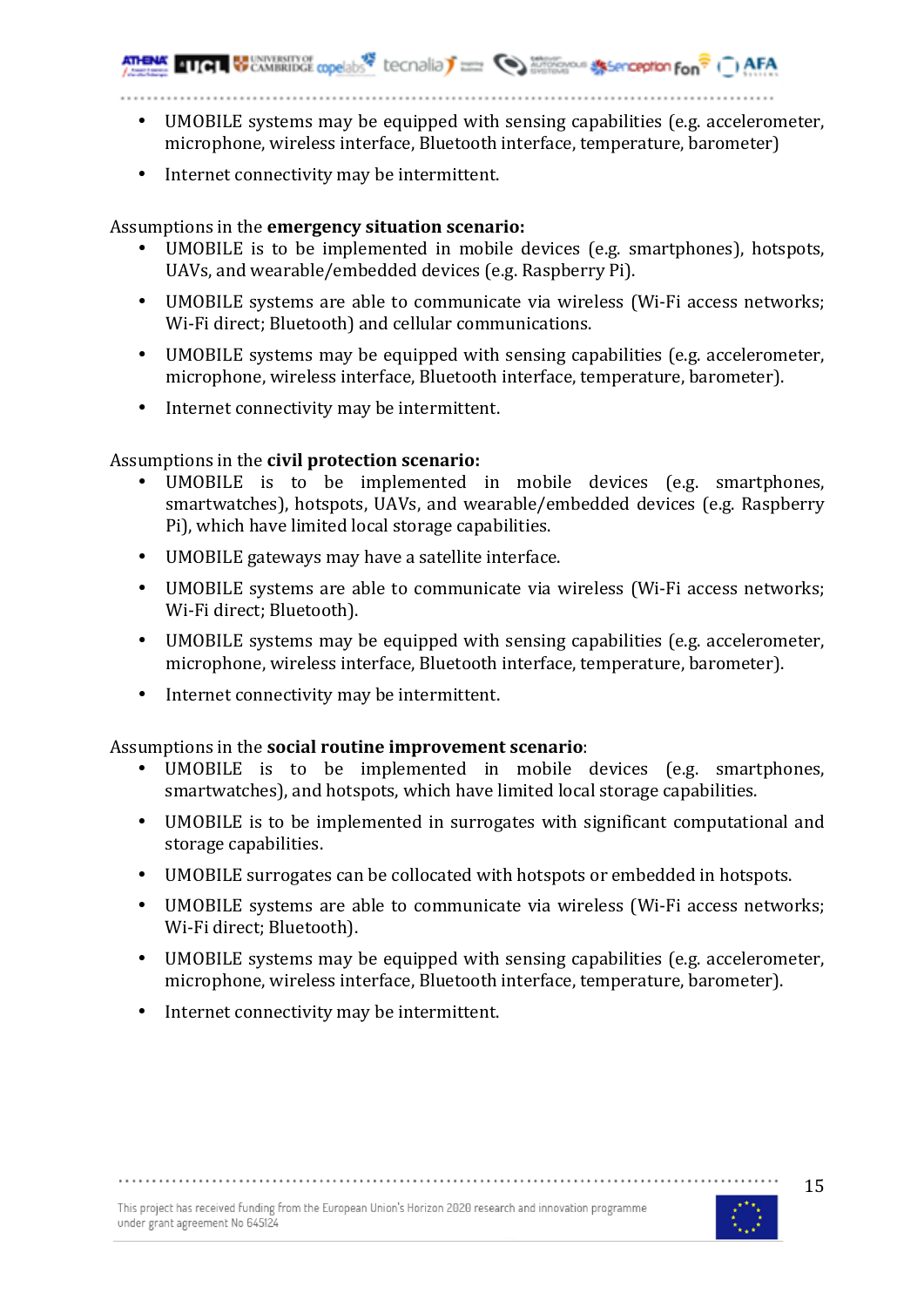**TIGE CAMBRIDGE copelabs Lecondia) Example 10 Marshave Alternation fon<sup>2</sup> ( ) AFA** 

## **5 UMOBILE Requirements**

This section provides an overall perspective of the systems and network requirements of the UMOBILE architecture, divided into three types:

- MUST (Table 4), which are an absolute requirement of the UMOBILE specification, and so are required in any implementation.
- SHOULD (Table 5), which are recommended features, meaning that there may exist valid reasons in particular circumstances to ignore such features, but the full implications must be understood and carefully weighed before choosing a different course.
- MAY (Table 6), which are optional features.

Table 4, Table 5, and Table 6 include a column indicating the project tasks that will investigate the required solutions and a column that enumerates the functionality developed to fulfil the mentioned requirements.

| $N^{\Omega}$ | <b>Description</b>                                                                                                                                                                                                                                              | <b>Task</b>                                              | Functionality                                    |
|--------------|-----------------------------------------------------------------------------------------------------------------------------------------------------------------------------------------------------------------------------------------------------------------|----------------------------------------------------------|--------------------------------------------------|
| $R-1$        | UMOBILE systems MUST be able to exchange data also based on<br>users' interaction in the system, ensuring user privacy in dynamic<br>networking scenarios.                                                                                                      | T <sub>3.3</sub>                                         | NDN-OPP                                          |
| $R-2$        | UMOBILE systems MUST be able to exchange data and exploit all<br>major communication opportunities through Wi-Fi (structured,<br>direct), 3G/4G, and Bluetooth, among UMOBILE systems, operating<br>even in situations with intermittent Internet connectivity. | T <sub>3</sub> .3                                        | NDN-OPP                                          |
| $R-3$        | UMOBILE systems MUST be able to exchange data taking into<br>account user interests and context.                                                                                                                                                                | T <sub>3.3</sub>                                         | NDN-OPP,<br>Oi!, Now@                            |
| $R-4$        | UMOBILE systems MUST support the following services: data<br>dissemination, data synchronisation, and data filtering.                                                                                                                                           | T3.3                                                     | NDN-OPP<br>Oi!, Now@                             |
| $R-5$        | UMOBILE systems MUST provide alternative options for enhanced<br>availability and reliability of data.                                                                                                                                                          | T <sub>3.2</sub><br>T <sub>3.3</sub><br>T <sub>4.1</sub> | <b>KEBAPP</b><br>NDN-OPP<br>Service<br>Migration |
| $R-6$        | UMOBILE systems MUST be able to make messages available to<br>different receivers simultaneously.                                                                                                                                                               | T <sub>3.3</sub>                                         | NDN-OPP                                          |



......................

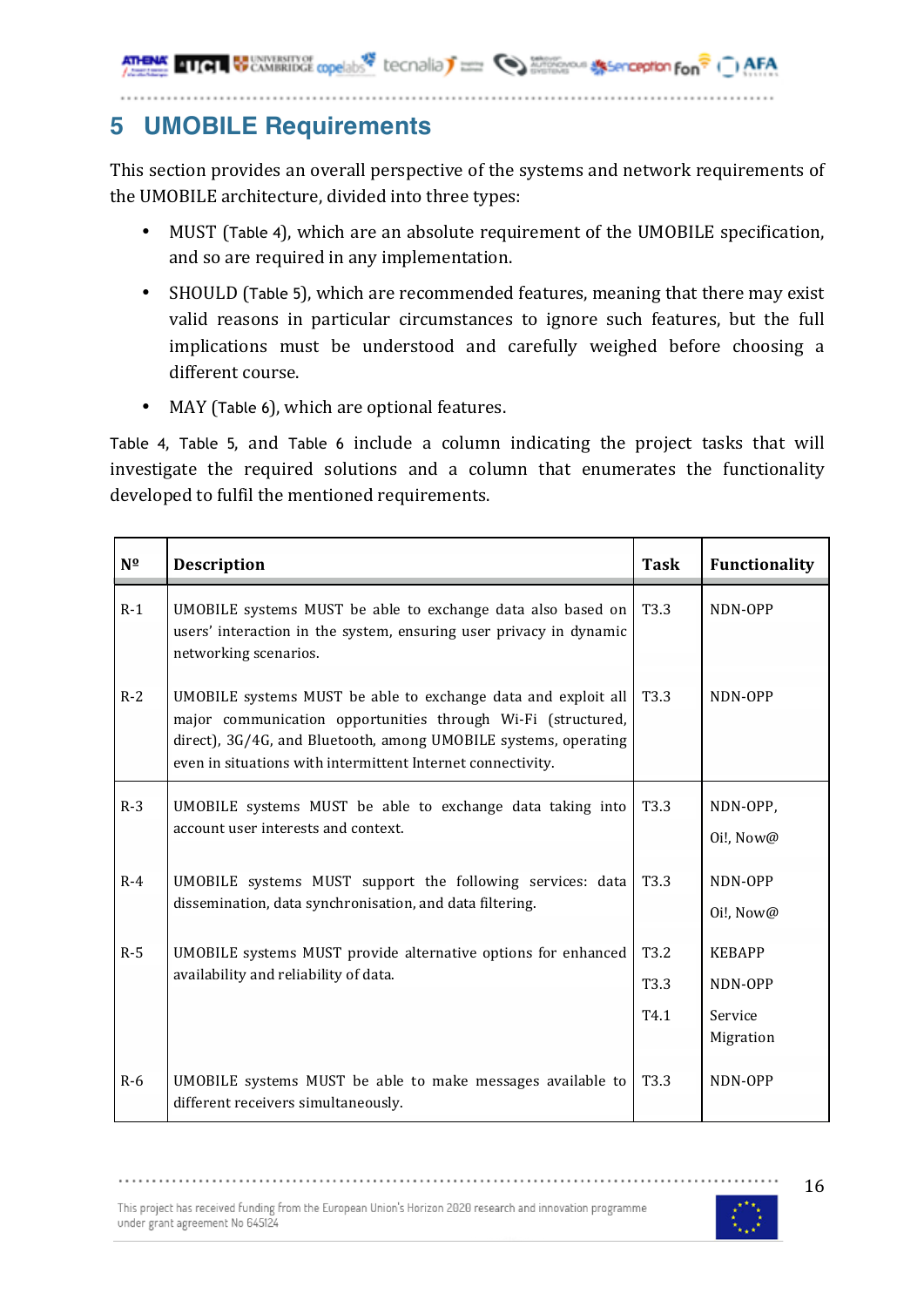**ATHENA 411 GUNNERSHY OF CONSENSITY OF AFA** 

| $N^{\Omega}$ | <b>Description</b>                                                                                                                                | <b>Task</b>                      | Functionality                           |
|--------------|---------------------------------------------------------------------------------------------------------------------------------------------------|----------------------------------|-----------------------------------------|
| $R-7$        | UMOBILE systems MUST deliver emergency data with higher<br>priority and probability of delivery.                                                  | T <sub>3.1</sub><br>T4.1         | <b>DTN</b> Face<br>Service<br>Migration |
|              |                                                                                                                                                   | T <sub>4.3</sub>                 | <b>NREP</b>                             |
| $R-8$        | UMOBILE systems MUST be able to deliver information within<br>geographic regions and time frames that are relevant to different<br>types of data. | T <sub>3.2</sub><br>T3.3<br>T4.3 | <b>KEBAPP</b><br>NDN-OPP<br><b>NREP</b> |
| $R-9$        | UMOBILE systems MUST be able to provide users with relevant<br>information, i.e., matching user interests.                                        | T <sub>3.3</sub>                 | NDN-OPP<br>Oi!, Now@                    |
| $R-10$       | UMOBILE gateways MUST be able to interconnect UMOBILE with an<br>IP network.                                                                      | T <sub>3.2</sub>                 | <b>UMOBILE</b><br>Gateway               |
| $R-11$       | UMOBILE systems MUST be able to provide services with alternative<br>connectivity options when there is no Internet connectivity.                 | T <sub>3.1</sub><br>T3.2         | <b>DTN</b> Face<br><b>KEBAPP</b>        |

#### **Table 4**: **Overall mandatory requirements**

| $N^{\Omega}$ | <b>Description</b>                                                                                                                                                                                                                                          | Task         | <b>Functionality</b>      |
|--------------|-------------------------------------------------------------------------------------------------------------------------------------------------------------------------------------------------------------------------------------------------------------|--------------|---------------------------|
| $R-12$       | UMOBILE system SHOULD be able to deliver data based on user<br>interests (e.g., parking places near recommended art gallery) and<br>behaviour (e.g. mobility patterns), in order to reduce delays in data<br>delivery                                       | T3.3         | NDN-OPP                   |
| $R-13$       | UMOBILE systems SHOULD be able to sense user context (geo-<br>location, proximity,<br>location,<br>relative<br>social<br>interaction.<br>activity/movement, roaming, talking) in a non-intrusive manner.                                                    | T4.2         | Contextual<br>Manager     |
| $R-14$       | UMOBILE systems SHOULD provide information about the network   T4.2<br>status (e.g. network diameter, average path length, link bandwidth,<br>network delay) is order to allow authorities to take corrective<br>measures (e.g. deploy UAV infrastructure). |              | Contextual<br>Manager     |
| $R-15$       | UMOBILE systems SHOULD be able to provide local services when<br>the system cannot connect to the Internet.                                                                                                                                                 | T3.1<br>T3.2 | DTN Face<br><b>KEBAPP</b> |

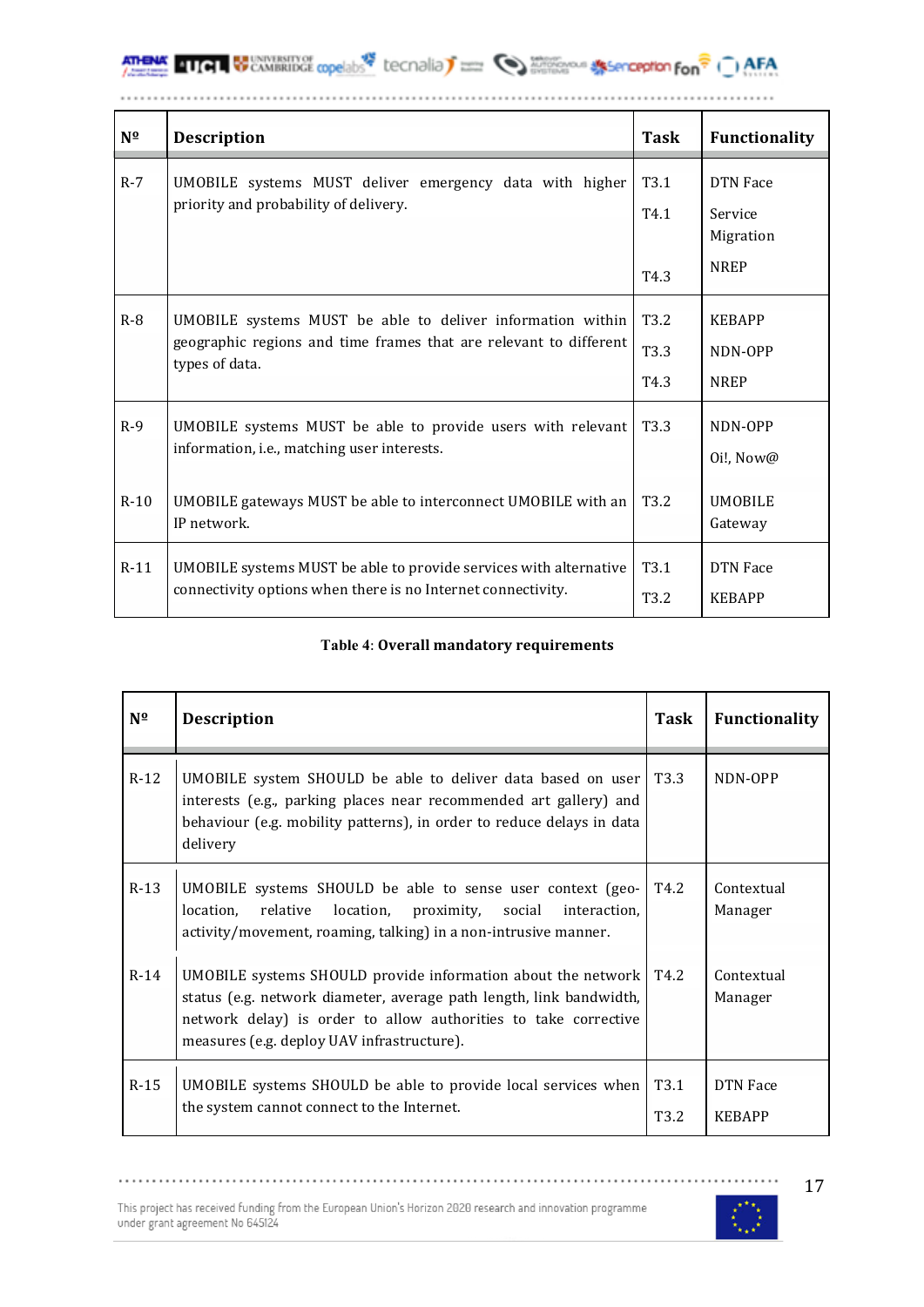

| $N^{\Omega}$ | <b>Description</b>                                                                                                                                                                                                | <b>Task</b>      | Functionality                           |
|--------------|-------------------------------------------------------------------------------------------------------------------------------------------------------------------------------------------------------------------|------------------|-----------------------------------------|
| $R-16$       | UMOBILE systems SHOULD have a functionality that allows<br>authorized people (e.g. parents) to track the routine of particular<br>devices (e.g. son's/daughter's device).                                         | T4.2             | Contextual<br>Manager                   |
| $R-17$       | UMOBILE systems SHOULD be able to exchange data by exploiting<br>every communication opportunity between UMOBILE systems and<br>non-UMOBILE systems.                                                              | T <sub>3.1</sub> | NDN-OPP                                 |
| $R-18$       | UMOBILE system SHOULD be provided with QoS mechanisms to be<br>deployed at its discretion to accomplish its duty and at different<br>levels of its software stack ranging from the application to the<br>network. | T3.1<br>T4.1     | <b>DTN</b> Face<br>Service<br>Migration |
| $R-19$       | UMOBILE system SHOULD provide transparent QoS mechanisms. For<br>instance, the operation of Service Migration should be transparent to<br>the end-user.                                                           | T4.1             | Service<br>Migration                    |
| $R-20$       | UMOBILE system SHOULD explore all possible network paths and<br>use caches as temporary custodians to deal with congestion when<br>pushing services to the hotspots.                                              | T <sub>4.1</sub> | <b>INRPP</b>                            |
| $R-21$       | UMOBILE system SHOULD opportunistically exploit content cached<br>by off-path nodes without requiring any explicit signaling or update<br>protocol in the wired network.                                          | T <sub>3.2</sub> | 00CD                                    |

#### **Table 5: Overall recommended requirements**

| N <sup>o</sup> | <b>Description</b>                                                                                     | Task | Functionality         |
|----------------|--------------------------------------------------------------------------------------------------------|------|-----------------------|
| $R-22$         | UMOBILE systems MAY be able to sense user surroundings   T4.2<br>(crowds, environmental, noise level). |      | Contextual<br>Manager |

#### **Table 6: Overall optional requirements**

The remaining of this section provides a description of the requirements derived from each applicability scenario. Such requirements were analysed in order to identify the overall requirements of an UMOBILE system (c.f. Table 4, Table 5, and Table 6).

. . . . . . . . . . . . . . . .

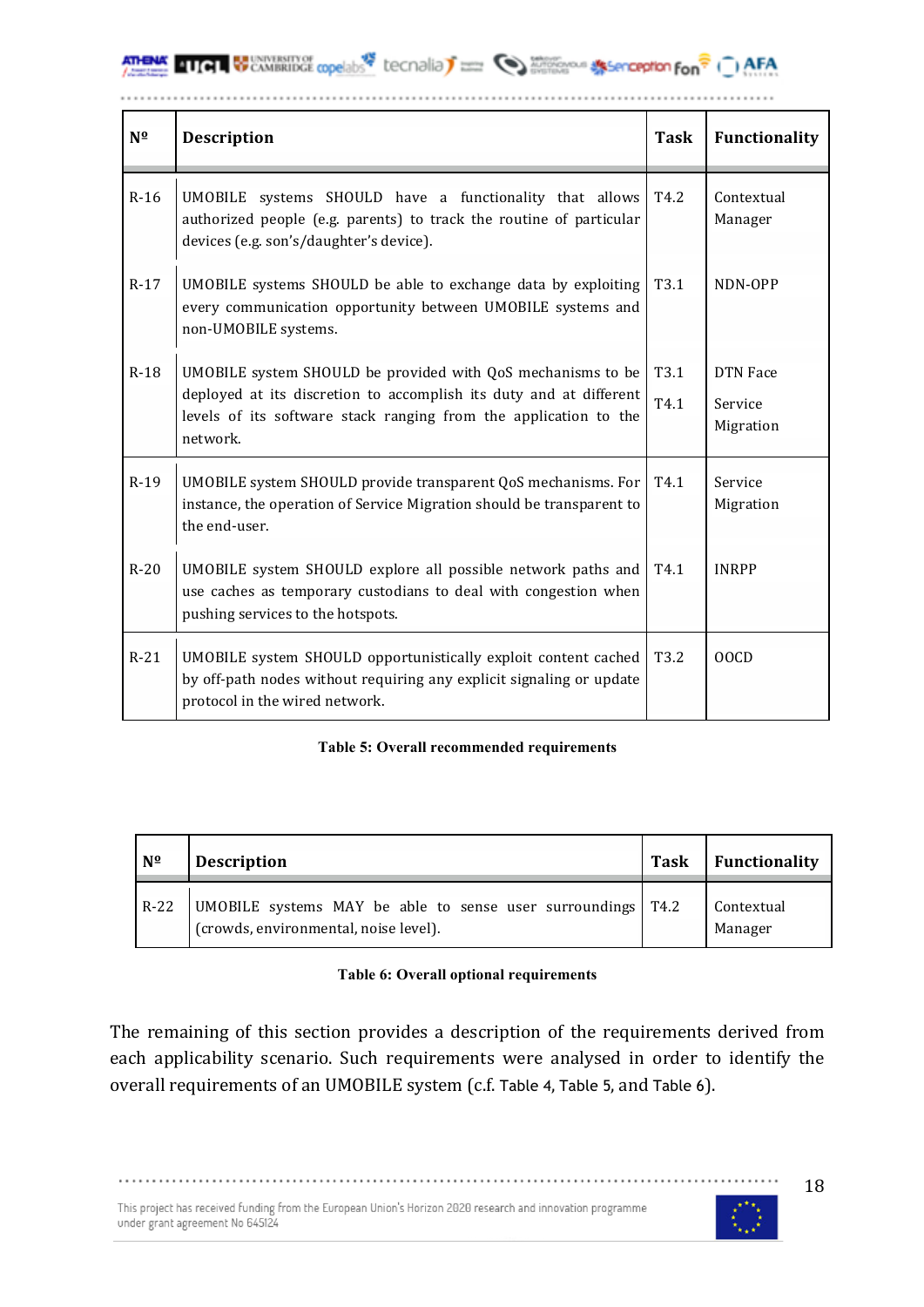#### Requirements in the **micro-blogging scenario**:

- UMOBILE gateways MUST be able to interconnect UMOBILE with an IP network.
- UMOBILE systems MUST be able to exchange data also based on users' interaction in the system, ensuring user privacy in dynamic networking scenarios.
- UMOBILE systems MUST be able to exchange data by exploiting all major communication opportunities (in this case by Wi-Fi – structured or Wi-Fi direct), among UMOBILE systems (mobile devices, access points and UAVs).
- UMOBILE systems MUST exchange data considering users' interests and context.
- UMOBILE systems MUST support the following services: data dissemination, data synchronisation, and data filtering.
- UMOBILE systems MUST provide alternative options for enhanced availability and reliability of data.
- UMOBILE systems MUST be able to provide services with alternative connectivity options when there is no Internet connectivity.
- UMOBILE systems SHOULD be able to exchange data by exploiting every communication opportunity between UMOBILE systems and non-UMOBILE systems.
- UMOBILE systems SHOULD be able to deliver data based on user interests (e.g., parking places near recommended art gallery) and behaviour (e.g. mobility patterns), in order to reduce delays in data delivery.
- UMOBILE mobile systems SHOULD be able to sense user context (geo-location, relative location, proximity, social interaction).
- UMOBILE system SHOULD be able to provide users only with information that match their interests (e.g. art exhibitions).
- UMOBILE system SHOULD explore all possible network paths and use caches as temporary custodians to deal with congestion when pushing services to the hotspots.
- UMOBILE system SHOULD opportunistically exploit content cached by off-path nodes without requiring any explicit signaling or update protocol in the wired network.
- UMOBILE systems MAY be compatible with existing applications.
- UMOBILE systems MAY be able to sense user surroundings (crowds, environmental, noise level).

#### Requirements in the **emergency situation scenario**:

- UMOBILE gateways MUST be able to interconnect UMOBILE with an IP network.
- UMOBILE systems MUST deliver emergency data with higher priority and probability of delivery.
- UMOBILE systems MUST exchange data while ensuring that emergency data is not changed by malicious entities.
- UMOBILE systems MUST be able to exchange data by exploiting all major communication opportunities (Wi-Fi – structured; Wi-Fi direct; 3G), among UMOBILE systems (mobile devices, access points and UAVs), operating even in situations of intermittent Internet connectivity.
- UMOBILE systems MUST support the following services: data dissemination, data synchronisation, and data filtering.

This project has received funding from the European Union's Horizon 2020 research and innovation programme under grant agreement No 645124

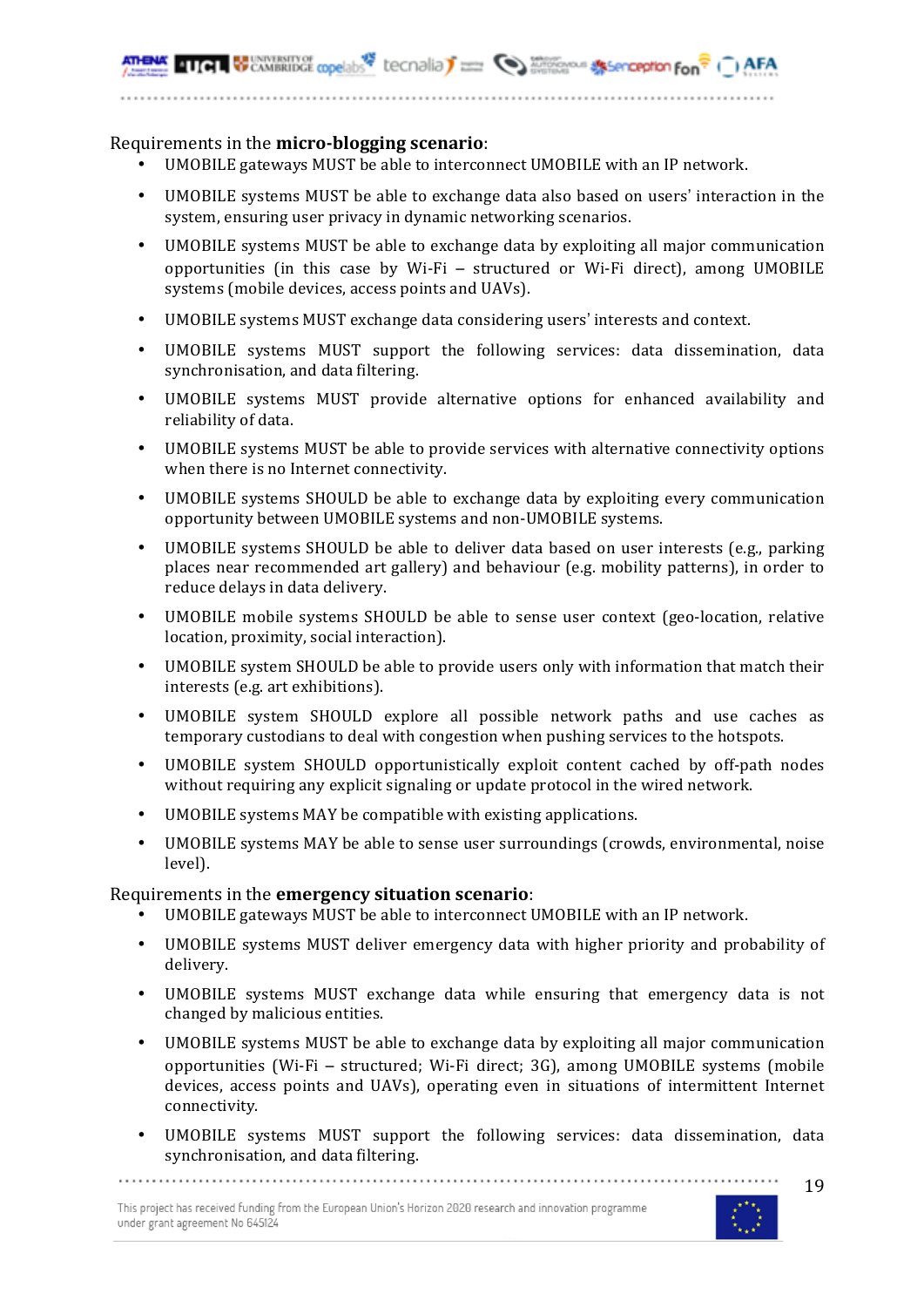- UMOBILE systems MUST be able to make messages available to different receivers simultaneously.
- UMOBILE systems SHOULD be able to exchange data by exploiting every communication opportunity between UMOBILE systems and non-UMOBILE systems.
- UMOBILE systems SHOULD be able to infer user context (geo-location, social interactions, activity tracking) to complement emergency description.
- UMOBILE systems SHOULD be able provide local services when the system cannot connect to the Internet.
- UMOBILE systems SHOULD provide information about the network status (e.g. network diameter, average path length/delay) in order to allow authorities to take corrective measurements (e.g. deploy UAV infrastructure).
- UMOBILE systems SHOULD reward for the cooperative behaviour of users (e.g., pointgaining system).
- UMOBILE system SHOULD be able to deploy different mechanisms at different levels of its software stack to accomplish its duty, for example: at application level, it should be able to deploy Service Migration to reduce latency; at network level, it should be able to deploy traffic engineering mechanisms to satisfy throughput or to deploy DTN tunnelling to provide availability.
- UMOBILE systems MAY be able to dynamically coordinate distributed surrogates to ensure data resilience and availability.

### Requirements in the **civil protection scenario:**

- UMOBILE systems MUST deliver emergency data with higher priority and probability of delivery.
- UMOBILE systems MUST be able to exchange data by exploiting all major communication opportunities (Wi-Fi – structured; Wi-Fi direct; 3G), among UMOBILE systems (mobile devices, access points and UAVs), operating even in situation of intermittent Internet connectivity.
- UMOBILE systems MUST be able to deliver information within regions that are relevant to the detected incident (e.g., flooding of town by its nearby river).
- UMOBILE systems MUST have an interface allowing users to publish new emergency data and subscribe/register their interests.
- UMOBILE systems SHOULD be able to exchange data by exploiting every communication opportunity between UMOBILE systems and non-UMOBILE systems.
- UMOBILE mobile systems SHOULD be able to sense users' context (e.g. roaming patterns).
- UMOBILE systems SHOULD be able provide local services when the system cannot connect to the Internet.
- UMOBILE systems SHOULD provide information about the network status (e.g. network diameter, average path length/delay) in order to allow authorities to take corrective measures (e.g. deploy UAV infrastructure).
- UMOBILE system SHOULD be able to deploy different mechanisms at different levels of its software stack to accomplish its duty, for example: at application level, it should be able to deploy Service Migration to reduce latency; at network level, it should be able to deploy traffic engineering mechanisms to satisfy throughput or to deploy DTN tunnelling to provide availability.

This project has received funding from the European Union's Horizon 2020 research and innovation programme under grant agreement No 645124

.............................

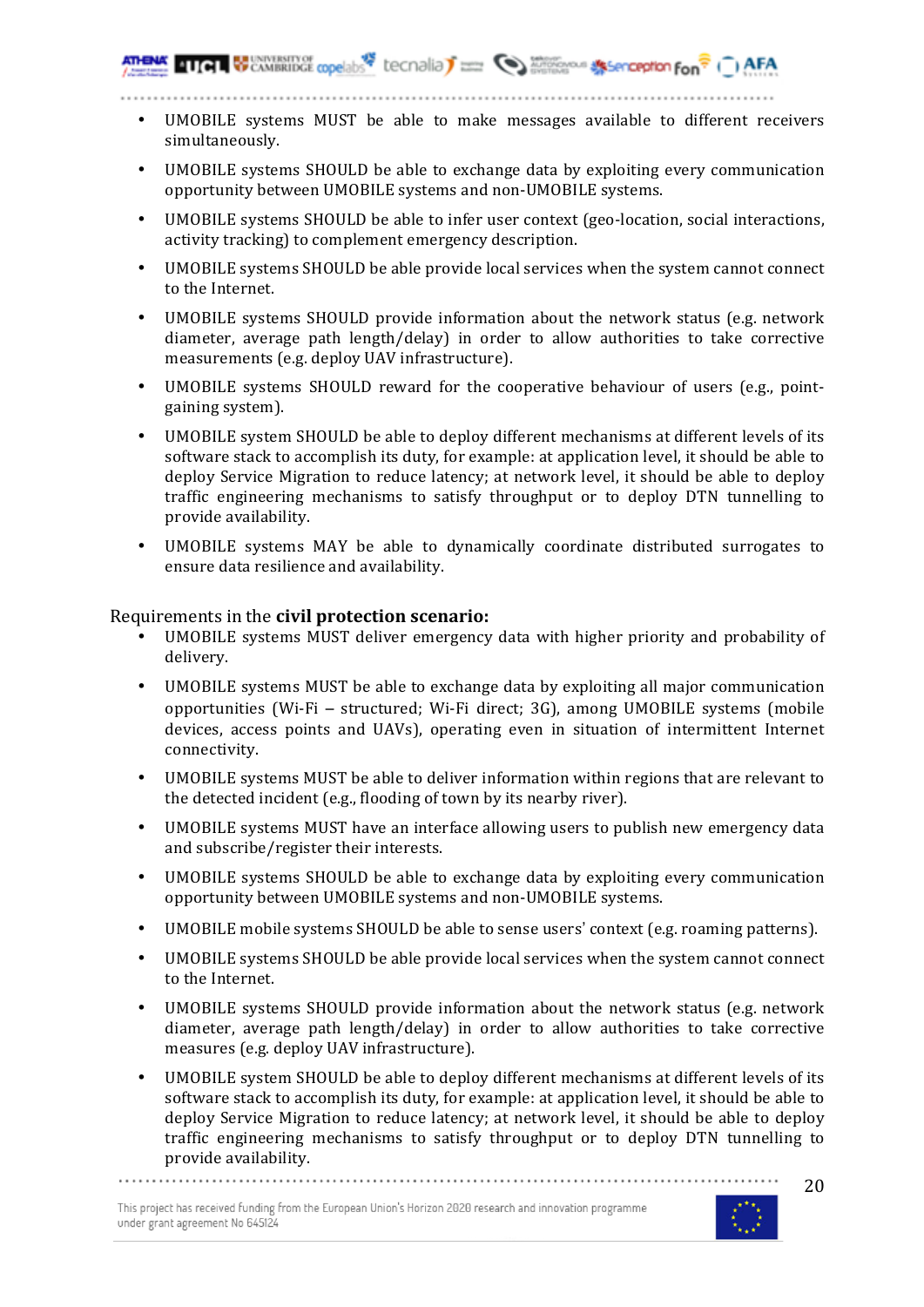- UMOBILE system SHOULD explore all possible network paths and use caches as temporary custodians to deal with congestion when pushing services to the hotspots.
- UMOBILE system SHOULD opportunistically exploit content cached by off-path nodes without requiring any explicit signaling or update protocol in the wired network.
- UMOBILE systems MAY be able to infer individual and crowd movement, in order to identify data exchange patterns.
- UMOBILE systems MAY be able to dynamically coordinate distributed surrogates to ensure data resilience and availability.

### Requirements in the **social routine improvement scenario**:

- UMOBILE systems MUST be able to exchange data by exploiting all major communication opportunities (Wi-Fi – structured; Wi-Fi direct; 3G), among UMOBILE systems (mobile devices, and access points), operating even in situations of intermittent Internet connectivity.
- UMOBILE systems MUST take into account the user interests and social interactions to aid forwarding decisions.
- UMOBILE systems MUST support the following services: data dissemination, data synchronisation, and data filtering.
- UMOBILE system MUST provide users only with relevant information, i.e., user interest.
- UMOBILE systems SHOULD be able to exchange data by exploiting every communication opportunity between UMOBILE systems and non-UMOBILE systems.
- UMOBILE systems SHOULD be able to sense user context (social interaction, movement, relative location, roaming) in a non-intrusive manner.
- UMOBILE systems SHOULD have a functionality that allows authorized people (e.g. parents) to track the routine of particular devices (e.g. son's/daughter's device).
- UMOBILE mobile systems MAY be able to sense user surroundings (noise levels, talking) in a non-intrusive manner.

# **6 Conclusion**

This document covers system and network requirements, as well as assumptions, for the high-level design of the UMOBILE architecture. The goal is to identify the final set of requirements and assumption of the UMOBILE framework.

This is the final version of the system and network requirements specification: an initial version was provided by D2.2 on M14.

This project has received funding from the European Union's Horizon 2020 research and innovation programme under grant agreement No 645124